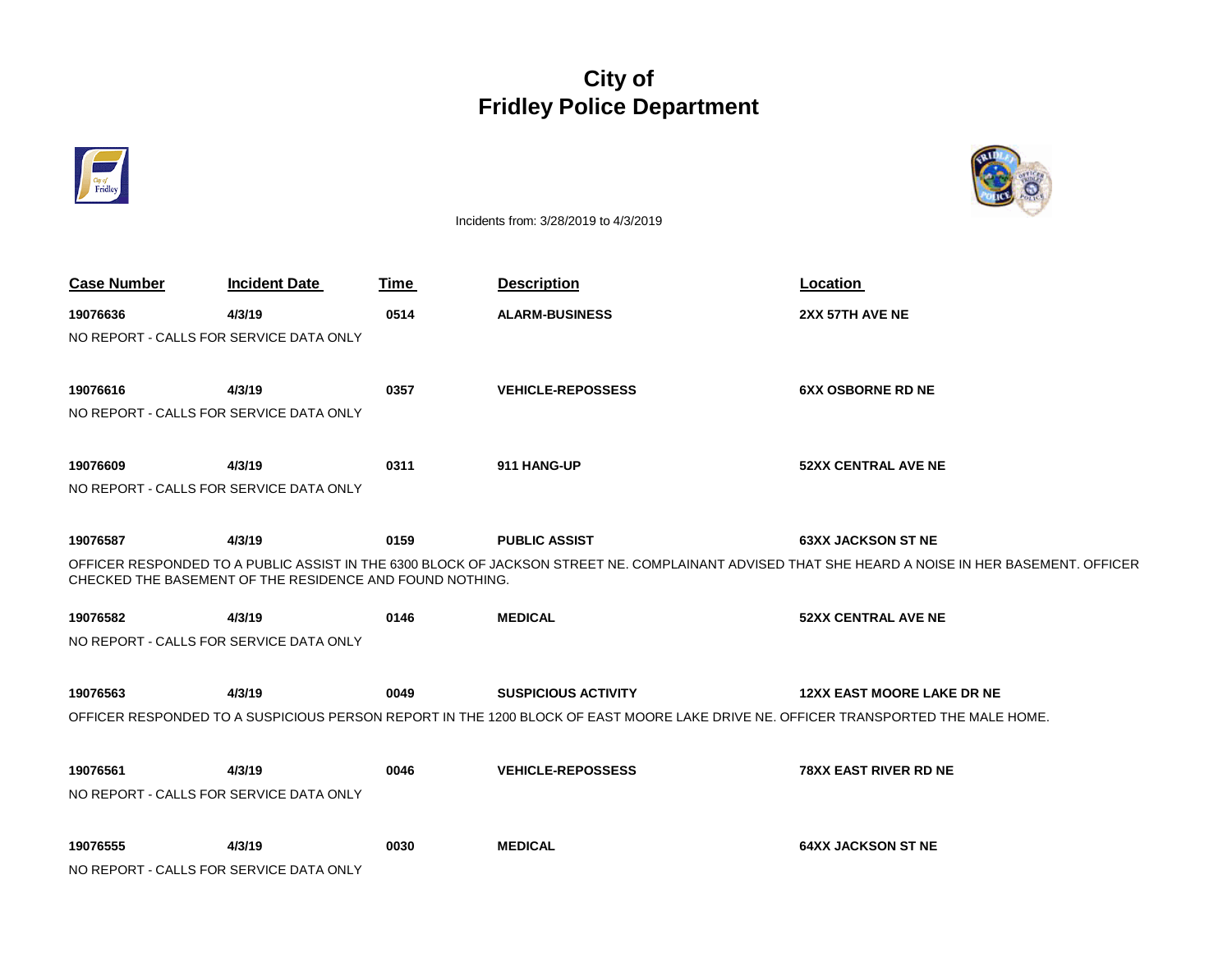| 19075850                                | 4/2/19 | 0848 | <b>SUSPICIOUS ACTIVITY</b>                                                                                        | <b>62XX BAKER AVE NE</b>                                                                                                                    |
|-----------------------------------------|--------|------|-------------------------------------------------------------------------------------------------------------------|---------------------------------------------------------------------------------------------------------------------------------------------|
|                                         |        |      | RESIDENT REPORTED SEEING TWO PERSONS WALKING AROUND A NEIGHBOR'S HOUSE AT 0300 HOURS. EXTRA PATROL REQUESTED.     |                                                                                                                                             |
|                                         |        |      |                                                                                                                   |                                                                                                                                             |
| 19075827                                | 4/2/19 | 0807 | 911 HANG-UP                                                                                                       | 3XX 74TH AVE NE                                                                                                                             |
| NO REPORT - CALLS FOR SERVICE DATA ONLY |        |      |                                                                                                                   |                                                                                                                                             |
|                                         |        |      |                                                                                                                   |                                                                                                                                             |
| 19075805                                | 4/2/19 | 0704 | <b>PUBLIC ASSIST</b>                                                                                              | <b>12XX 72ND AVE NE</b>                                                                                                                     |
| NO REPORT - CALLS FOR SERVICE DATA ONLY |        |      |                                                                                                                   |                                                                                                                                             |
|                                         |        |      |                                                                                                                   |                                                                                                                                             |
| 19075784                                | 4/2/19 | 0538 | <b>PUBLIC ASSIST</b>                                                                                              | 69TH AVE NE / ANOKA ST NE                                                                                                                   |
|                                         |        |      | OFFICER RESPONDED TO A PUBLIC ASSIST IN THE 1500 BLOCK OF 69TH AVE NE. OFFICER CONTACTED AAA FOR THE COMPLAINANT. |                                                                                                                                             |
|                                         |        |      |                                                                                                                   |                                                                                                                                             |
| 19075851                                | 4/2/19 | 0849 | <b>TRAFFIC-DAC IPS</b>                                                                                            | 57TH AVE NE/UNIVERSITY AVE NE                                                                                                               |
|                                         |        |      |                                                                                                                   | A MALE WAS ARRESTED ON A TRAFFIC STOP IN THE 5600 BLOCK OF UNIVERSITY AVE NE AND TRANSPORTED TO JAIL TO BE BOOKED ON RELATED OFFENSES AND   |
|                                         |        |      |                                                                                                                   | RELEASED. THE VEHICLE PLATES WERE IMPOUNDED AND THE VEHICLE REMAINED ON PRIVATE PROPERTY TO BE RETRIEVED BY A VALID DRIVER WHEN AVAILABLE.  |
|                                         |        |      |                                                                                                                   |                                                                                                                                             |
| 19076530                                | 4/2/19 | 2329 | <b>LIFT ASSIST</b>                                                                                                | 75XX 5TH ST NE                                                                                                                              |
| NO REPORT - CALLS FOR SERVICE DATA ONLY |        |      |                                                                                                                   |                                                                                                                                             |
|                                         |        |      |                                                                                                                   |                                                                                                                                             |
| 19076475                                | 4/2/19 | 2157 | <b>MISCELLANEOUS OFFICER</b>                                                                                      | 54XX MAIN ST NE                                                                                                                             |
| ORDER.                                  |        |      |                                                                                                                   | OFFICER WAS DISPATCHED TO A PHONE CALL REPORT, REGARDING HARASSMENT. OFFICER EXPLAINED THE PROCESS OF OBTAINING A HARASSMENT RESTRAINING    |
| 19076467                                | 4/2/19 | 2142 | <b>MISCELLANEOUS OFFICER</b>                                                                                      | 12XX 52ND AVE NE                                                                                                                            |
| NO REPORT - CALLS FOR SERVICE DATA ONLY |        |      |                                                                                                                   |                                                                                                                                             |
|                                         |        |      |                                                                                                                   |                                                                                                                                             |
| 19075723                                | 4/2/19 | 0137 | <b>ASSIST OTHER AGENCY</b>                                                                                        | <b>70XX UNIVERSITY AVE NE</b>                                                                                                               |
|                                         |        |      |                                                                                                                   | AN OFFICER WAS DISPATCHED TO THE FRIDLEY POLICE DEPARTMENT TO LET A STATE TROOPER INTO THE DMT ROOM. THE OFFICER STOOD BY WHILE THE TROOPER |
| COMPLETED HIS TEST.                     |        |      |                                                                                                                   |                                                                                                                                             |
|                                         |        |      |                                                                                                                   |                                                                                                                                             |
| 19075835                                | 4/2/19 | 0822 | <b>UNWANTED PERSON</b>                                                                                            | 51XX MAIN ST NE                                                                                                                             |
| NO REPORT - CALLS FOR SERVICE DATA ONLY |        |      |                                                                                                                   |                                                                                                                                             |
|                                         |        |      |                                                                                                                   |                                                                                                                                             |
| 19075878                                | 4/2/19 | 0925 | <b>MENTAL HEALTH</b>                                                                                              | <b>70XX UNIVERSITY AVE NE</b>                                                                                                               |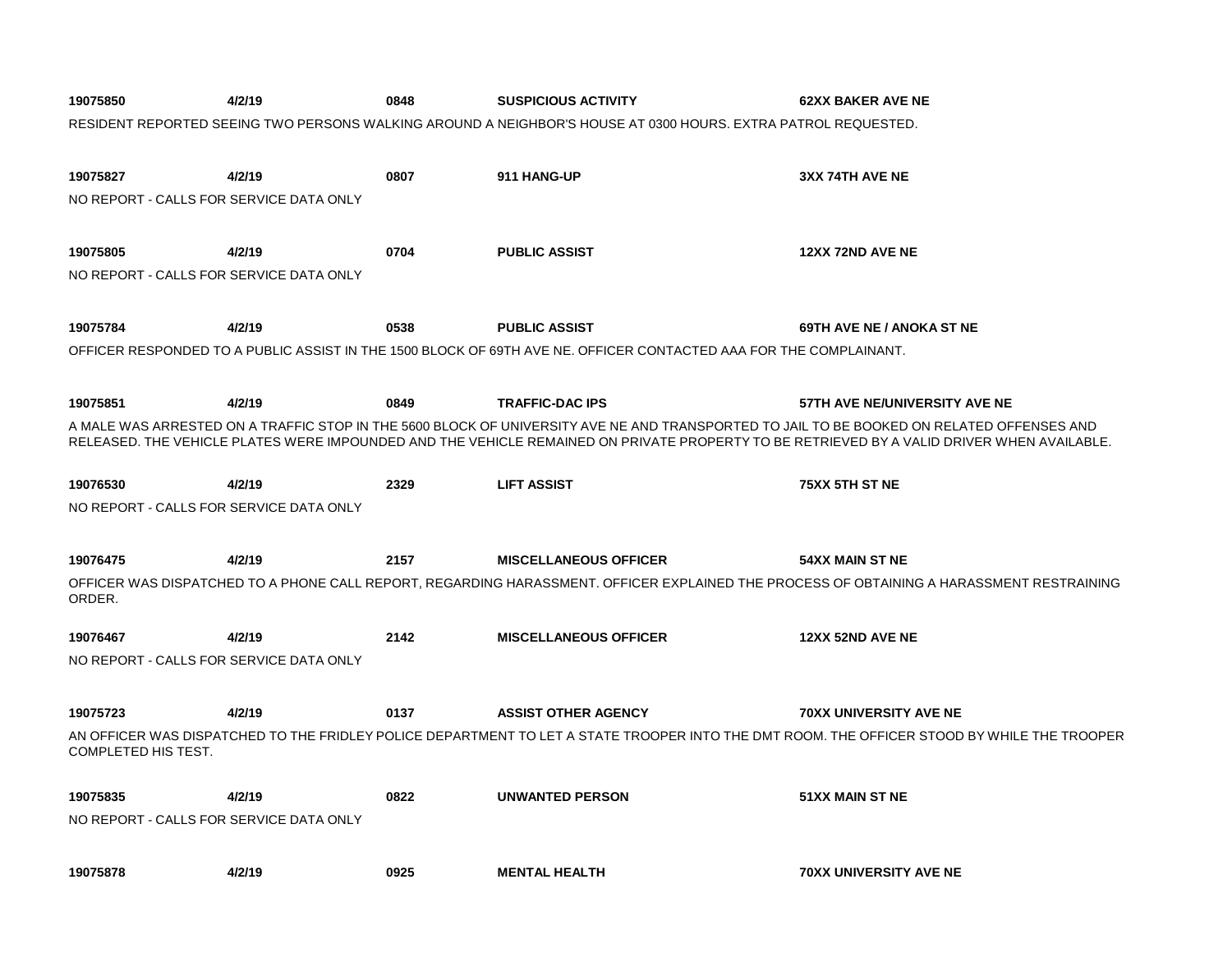OFFICER COMPLETED A TRANSPORT HOLD ON A RESIDENT OF A GROUP HOME WHO WAS TRANSPORTED TO HCMC BY ALLINA.

| 19075967<br>NO REPORT - CALLS FOR SERVICE DATA ONLY | 4/2/19 | 1123 | 911 OPEN LINE                           | <b>16XX NORTH INNSBRUCK DR NE</b>                                                                                                                                                                                                                                                                                    |
|-----------------------------------------------------|--------|------|-----------------------------------------|----------------------------------------------------------------------------------------------------------------------------------------------------------------------------------------------------------------------------------------------------------------------------------------------------------------------|
| 19075989<br>NO REPORT - CALLS FOR SERVICE DATA ONLY | 4/2/19 | 1155 | <b>MEDICAL</b>                          | <b>73XX JACKSON ST NE</b>                                                                                                                                                                                                                                                                                            |
| 19075695<br>NO REPORT - CALLS FOR SERVICE DATA ONLY | 4/2/19 | 0029 | <b>MEDICAL</b>                          | 55XX 7TH ST NE                                                                                                                                                                                                                                                                                                       |
| 19076015<br>NO REPORT - CALLS FOR SERVICE DATA ONLY | 4/2/19 | 1220 | <b>MEDICAL</b>                          | <b>64XX CHRISTENSON LN NE</b>                                                                                                                                                                                                                                                                                        |
| 19076055                                            | 4/2/19 | 1305 | <b>TRAFFIC COMPLAINT</b>                | <b>81ST AVE NE / UNIVERSITY AVE NE</b><br>AN OFFICER TOOK A PHONE CALL TRAFFIC COMPLAINT ON AN INCIDENT THAT OCCURRED IN THE AREA OF UNIVERSITY AVE NE AND 81ST AVE NE. INFORMATION ONLY.                                                                                                                            |
| 19076090<br>ARREST FOR HIS OUTSTANDING WARRANT.     | 4/2/19 | 1341 | <b>WARRANT ARREST</b>                   | <b>5XX OSBORNE RD NE</b><br>OFFICERS RECEIVED INFORMATION THAT A MALE PATIENT AT A HOSPITAL HAD AN OUTSTANDING WARRANT. WHEN THE MALE WAS DISCHARGED HE WAS PLACED UNDER                                                                                                                                             |
| 19076111<br>NO REPORT - CALLS FOR SERVICE DATA ONLY | 4/2/19 | 1406 | <b>MISCELLANEOUS PUBLIC</b>             | <b>INTERSTATE 694 / UNIVERSITY AVE NE</b>                                                                                                                                                                                                                                                                            |
| 19076146<br>PROBLEMS.                               | 4/2/19 | 1453 | <b>ALARM-RESIDENTIAL; PUBLIC ASSIST</b> | 68XX 7TH ST NE<br>OFFICERS WERE DISPATCHED TO THE 6800 BLOCK OF 7TH ST NE, ON THE REPORT OF A RESIDENTIAL BURGLAR ALARM AND CANCELLED BY THE ALARM COMPANY PRIOR TO<br>ARRIVAL. AN OFFICER LATER RESPONDED TO THE LOCATION AT THE REQUEST OF THE HOMEOWNER TO ASSIST WITH A WALK-THROUGH AND CONFIRMED THERE WERE NO |
| 19076229                                            | 4/2/19 | 1624 | <b>ACCIDENT-MV PD</b>                   | <b>73RD AVE NE / UNIVERSITY AVE NE</b>                                                                                                                                                                                                                                                                               |
| NECESSARY.                                          |        |      |                                         | A PROPERTY DAMAGE ACCIDENT INVOLVING TWO VEHICLES WAS REPORTED IN THE AREA OF 73RD AVE NE AND UNIVERSITY AVE NE. NO MN STATE CRASH REPORT                                                                                                                                                                            |
| 19076250                                            | 4/2/19 | 1649 | <b>SUSPICIOUS ACTIVITY</b>              | <b>56XX UNIVERSITY AVE NE</b>                                                                                                                                                                                                                                                                                        |
| REPORT.                                             |        |      |                                         | A THEFT WAS BELIEVED TO HAVE OCCURRED FROM A BUSINESS IN THE 5600 BLOCK OF UNIVERSITY AVE. THERE WERE NO CRIMINAL CHARGES AT THE TIME OF THIS                                                                                                                                                                        |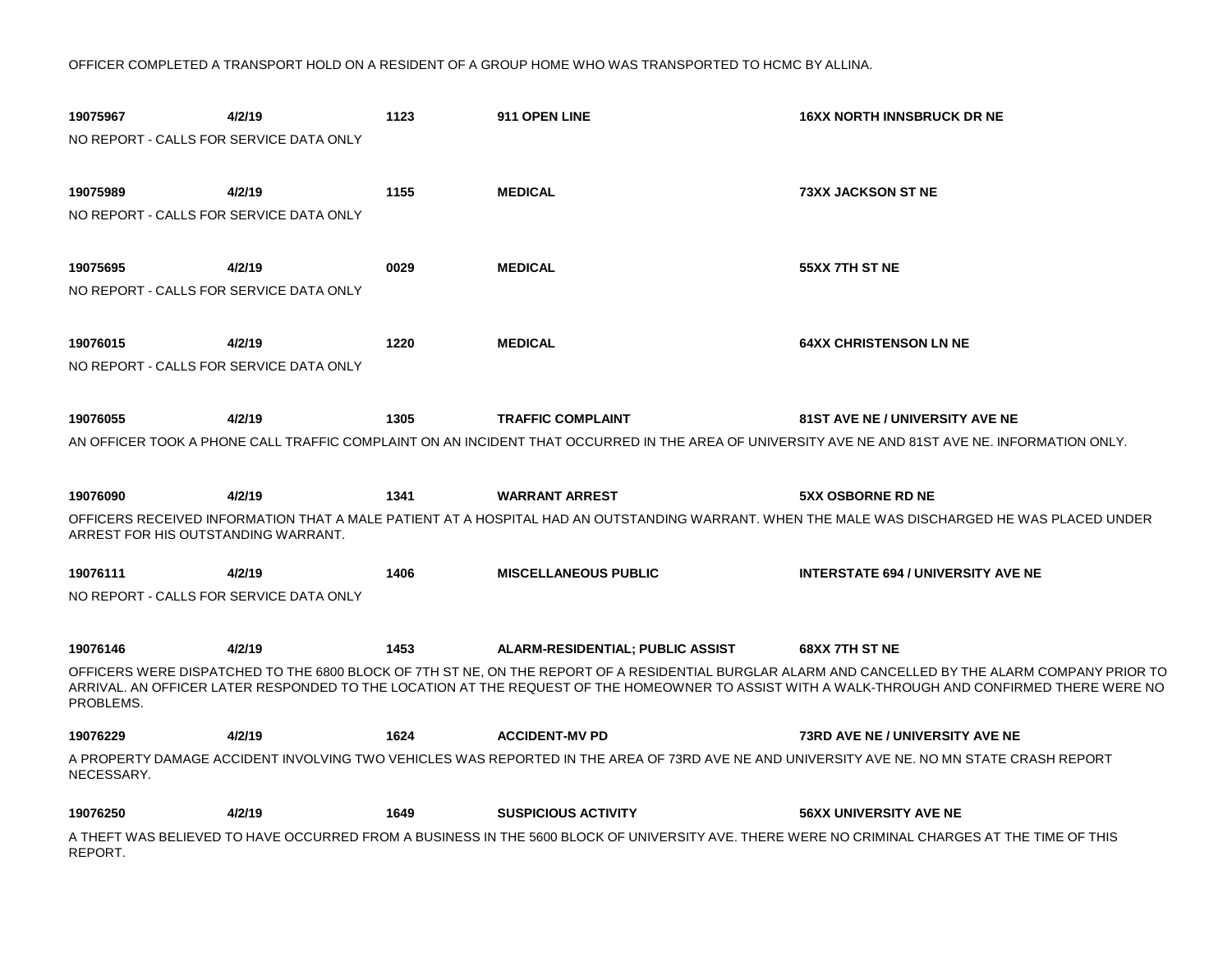| 19076328                  | 4/2/19                                  | 1840                                                               | <b>SUSPICIOUS ACTIVITY</b>                                                                 | <b>45XX MAIN ST NE</b>                                                                                                                              |
|---------------------------|-----------------------------------------|--------------------------------------------------------------------|--------------------------------------------------------------------------------------------|-----------------------------------------------------------------------------------------------------------------------------------------------------|
|                           |                                         |                                                                    | UNCOOPERATIVE MALE WHO WAS ALLOWED TO LEAVE. THERE WERE NO CHARGES.                        | OFFICERS WERE DISPATCHED TO 4500 BLOCK OF MAIN STREET NE, ON A SUSPICIOUS ACTIVITY REPORT. UPON ARRIVAL, OFFICERS MADE CONTACT WITH AN              |
| 19076388                  | 4/2/19                                  | 2002                                                               | <b>NOISE COMPLAINT</b>                                                                     | <b>65XX EAST RIVER RD NE</b>                                                                                                                        |
| WAS OBSERVED BY OFFICERS. |                                         |                                                                    |                                                                                            | OFFICERS WERE DISPATCHED TO 6500 BLOCK OF EAST RIVER ROAD NE, ON A NOISE COMPLAINT. UPON ARRIVAL, OFFICERS SPOKE WITH BOTH PARTIES. NO LOUD NOISE   |
| 19076400                  | 4/2/19                                  | 2030                                                               | <b>MEDICAL</b>                                                                             | 1X 66H WAY NE                                                                                                                                       |
|                           | NO REPORT - CALLS FOR SERVICE DATA ONLY |                                                                    |                                                                                            |                                                                                                                                                     |
| 19076464                  | 4/2/19                                  | 2138                                                               | <b>SUSPICIOUS ACTIVITY</b>                                                                 | <b>53XX CENTRAL AVE NE</b>                                                                                                                          |
|                           | NO REPORT - CALLS FOR SERVICE DATA ONLY |                                                                    |                                                                                            |                                                                                                                                                     |
| 19076465                  | 4/2/19                                  | 2141                                                               | <b>MISCELLANEOUS OFFICER</b>                                                               | <b>45XX MAIN ST NE</b>                                                                                                                              |
|                           | NO REPORT - CALLS FOR SERVICE DATA ONLY |                                                                    |                                                                                            |                                                                                                                                                     |
| 19074850                  | 4/1/19                                  | 0349                                                               | <b>ASSIST OTHER AGENCY</b>                                                                 | <b>12XX 43H AVE NE</b>                                                                                                                              |
|                           |                                         |                                                                    | FRIDLEY OFFICER ASSISTED WITH THE DATAMASTER BREATH TEST AT THE FRIDLEY POLICE DEPARTMENT. | FRIDLEY OFFICER ASSISTED COLUMBIA HEIGHTS POLICE OFFICER ON A DWI INCIDENT THAT OCCURRED IN THE 1200 BLOCK OF 43 1/2 AVE NE IN COLUMBIA HEIGHTS.    |
| 19074899                  | 4/1/19                                  | 0621                                                               | <b>VEHICLE-REPOSSESS</b>                                                                   | <b>78XX EAST RIVER RD NE</b>                                                                                                                        |
|                           | NO REPORT - CALLS FOR SERVICE DATA ONLY |                                                                    |                                                                                            |                                                                                                                                                     |
| 19074886                  | 4/1/19                                  | 0537                                                               | 911 HANG-UP                                                                                | <b>52XX CENTRAL AVE NE</b>                                                                                                                          |
|                           |                                         | HOTEL STAFF, OFFICERS CHECKED THE HOTEL ROOM WHICH WAS UNOCCUPIED. |                                                                                            | OFFICERS WERE DISPATCHED TO THE 5200 BLOCK OF CENTRAL, FOR A 911 HANG UP. UPON ARRIVAL, OFFICERS WERE UNABLE TO MAKE CONTACT WITH THE CALLER. WITH  |
| 19074875                  | 4/1/19                                  | 0449                                                               | <b>ASSIST OTHER AGENCY</b>                                                                 | <b>11XX 81ST AVE NE</b>                                                                                                                             |
|                           | THE PROPERTY WHICH WAS SECURE.          |                                                                    |                                                                                            | AN OFFICER WAS DISPATCHED TO ASSIST A NEIGHBORING AGENCY IN THE 1100 BLOCK OF 81ST AVE NE, FOR AN ALARM. UPON ARRIVAL THE OFFICER ASSISTED CHECKING |
| 19074848                  | 4/1/19                                  | 0249                                                               | <b>VEHICLE-REPOSSESS</b>                                                                   | <b>78XX EAST RIVER RD NE</b>                                                                                                                        |
|                           | NO REPORT - CALLS FOR SERVICE DATA ONLY |                                                                    |                                                                                            |                                                                                                                                                     |
| 19074820                  | 4/1/19                                  | 0119                                                               | <b>PARKING QUESTIONS</b>                                                                   | 7XX 53RD AVE NE                                                                                                                                     |
|                           | NO REPORT - CALLS FOR SERVICE DATA ONLY |                                                                    |                                                                                            |                                                                                                                                                     |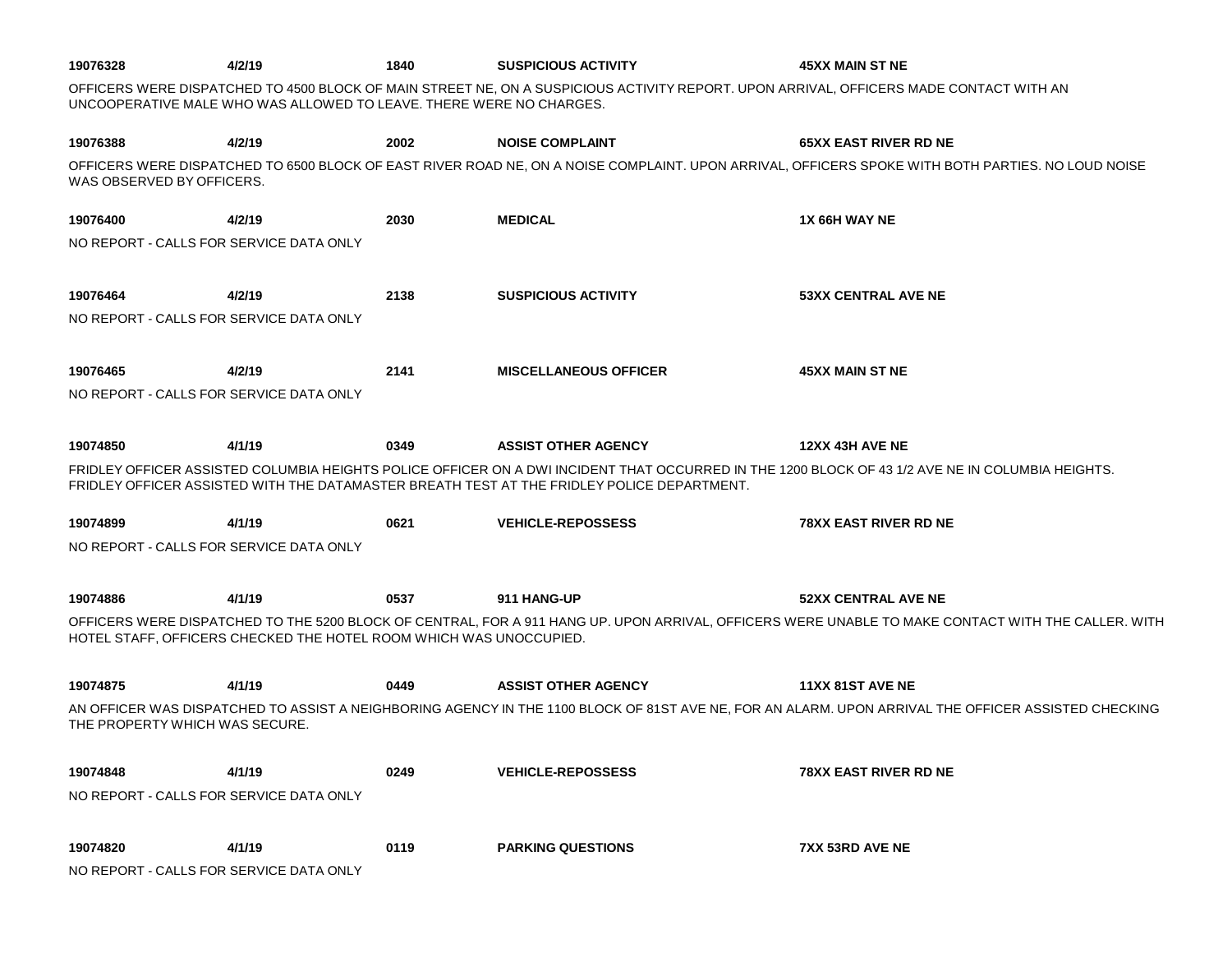| 19074802                                | 4/1/19                                                                        | 0015 | <b>ALARM-BUSINESS</b>                                                                                                           | <b>53XX EAST RIVER RD NE</b>                                                                                                                      |
|-----------------------------------------|-------------------------------------------------------------------------------|------|---------------------------------------------------------------------------------------------------------------------------------|---------------------------------------------------------------------------------------------------------------------------------------------------|
| NO REPORT - CALLS FOR SERVICE DATA ONLY |                                                                               |      |                                                                                                                                 |                                                                                                                                                   |
|                                         |                                                                               |      |                                                                                                                                 |                                                                                                                                                   |
| 19026265                                | 4/1/19                                                                        | 1645 | <b>CANINE ACTIVITY/ASSIST OTHER AGENCY</b>                                                                                      | <b>11XX 4TH ST NE</b>                                                                                                                             |
|                                         | A FRIDLEY K9 UNIT PERFORMED A VEHICLE SNIFF IN THE 11700 BLOCK OF 4TH STREET. |      |                                                                                                                                 |                                                                                                                                                   |
|                                         |                                                                               |      |                                                                                                                                 |                                                                                                                                                   |
| 19075653                                | 4/1/19                                                                        | 2256 | <b>4TH DEGREE DWI</b>                                                                                                           | <b>5600-BLK CENTRAL AVE NE</b>                                                                                                                    |
|                                         | AVE NE. DRIVER WAS ARRESTED FOR DWI AND TRANSPORTED TO JAIL.                  |      |                                                                                                                                 | OFFICER RESPONDED TO REPORT OF A WRONG WAY DRIVER IN THE 5600 BLOCK OF CENTRAL AVE NE. COMPLAINANT FOLLOWED THE CALLER TO THE 1200-BLK OF NORTON  |
| 19074902                                | 4/1/19                                                                        | 0631 | <b>CHECK WELFARE</b>                                                                                                            | <b>81XX FAIRMONT CIR NE</b>                                                                                                                       |
| POLICE ASSISTANCE.                      |                                                                               |      |                                                                                                                                 | AN OFFICER RECEIVED A PHONE CALL REPORT REGARDING A CHECK THE WELFARE OF A FEMALE. THE OFFICER SPOKE TO THE FEMALE WHO STATED SHE DID NOT NEED    |
| 19074957                                | 4/1/19                                                                        | 0853 | <b>DOG AT LARGE</b>                                                                                                             | <b>5XX LAFAYETTE ST NE</b>                                                                                                                        |
|                                         |                                                                               |      | CSO RESPONDED TO THE 500 BLOCK OF LAFAYETTE REGARDING A LOOSE DOG. THE CSO ASSISTED THE OWNER IN RETRIEVING THE DOG.            |                                                                                                                                                   |
|                                         |                                                                               |      |                                                                                                                                 |                                                                                                                                                   |
| 19074913                                | 4/1/19                                                                        | 0707 | <b>GM FALSE INFO/MISD FALSE INFORMATION</b>                                                                                     | <b>7500 BLOCK UNIVERSITY AVE NE</b>                                                                                                               |
|                                         |                                                                               |      | ARRESTED. HE WAS PROPERLY IDENTIFIED AND WAS FOUND TO HAVE AN OUTSTANDING WARRANT AND A REVOKED LICENSE. HE WAS BOOKED AT ACSO. | A VEHICLE WAS STOPPED FOR DRIVING RECKLESSLY IN HEAVY TRAFFIC IN THE 7500 BLK OF UNIVERSITY AVE NE. THE DRIVER PROVIDED FALSE INFORMATION AND WAS |
| 19074988                                | 4/1/19                                                                        | 1010 | <b>ANIMAL COMPLAINT</b>                                                                                                         | <b>65XX CHANNEL RD NE</b>                                                                                                                         |
| NO REPORT - CALLS FOR SERVICE DATA ONLY |                                                                               |      |                                                                                                                                 |                                                                                                                                                   |
| 19075175                                | 4/1/19                                                                        | 1317 | <b>DOMESTIC ASSAULT</b>                                                                                                         | 60XX 3RD ST NE                                                                                                                                    |
| MULTIPLE CHARGES.                       |                                                                               |      |                                                                                                                                 | OFFICERS RESPONDED TO THE 6000 BLOCK OF 3RD ST NE, ON A REPORT OF A DOMESTIC IN PROGRESS. UPON ARRIVAL, A MALE AND FEMALE WERE BOTH ARRESTED FOR  |
| 19075491                                | 4/1/19                                                                        | 1935 | <b>2ND DEGREE ASSAULT</b>                                                                                                       | HWY 65 NE / CENTRAL AVE NE                                                                                                                        |
|                                         | THE OFFICER LOCATED THE SUSPECT AND ARRESTED HIM ON TWO FELONY CHARGES.       |      |                                                                                                                                 | AN OFFICER WAS DISPATCHED TO THE AREA OF HWY 65 NE AND CENTRAL AVE NE FOR A MALE THAT POINTED A GUN AT ANOTHER MALE DURING A ROAD RAGE INCIDENT.  |
| 19075614                                | 4/1/19                                                                        | 2205 | <b>NOISE COMPLAINT</b>                                                                                                          | <b>60XX WEST MOORE LAKE DR NE</b>                                                                                                                 |
| NO REPORT - CALLS FOR SERVICE DATA ONLY |                                                                               |      |                                                                                                                                 |                                                                                                                                                   |
|                                         |                                                                               |      |                                                                                                                                 |                                                                                                                                                   |
| 19075588                                | 4/1/19                                                                        | 2130 | DISORDERLY CONDUCT / TRESPASS NOTICE 71XX UNIVERSITY AVE NE                                                                     |                                                                                                                                                   |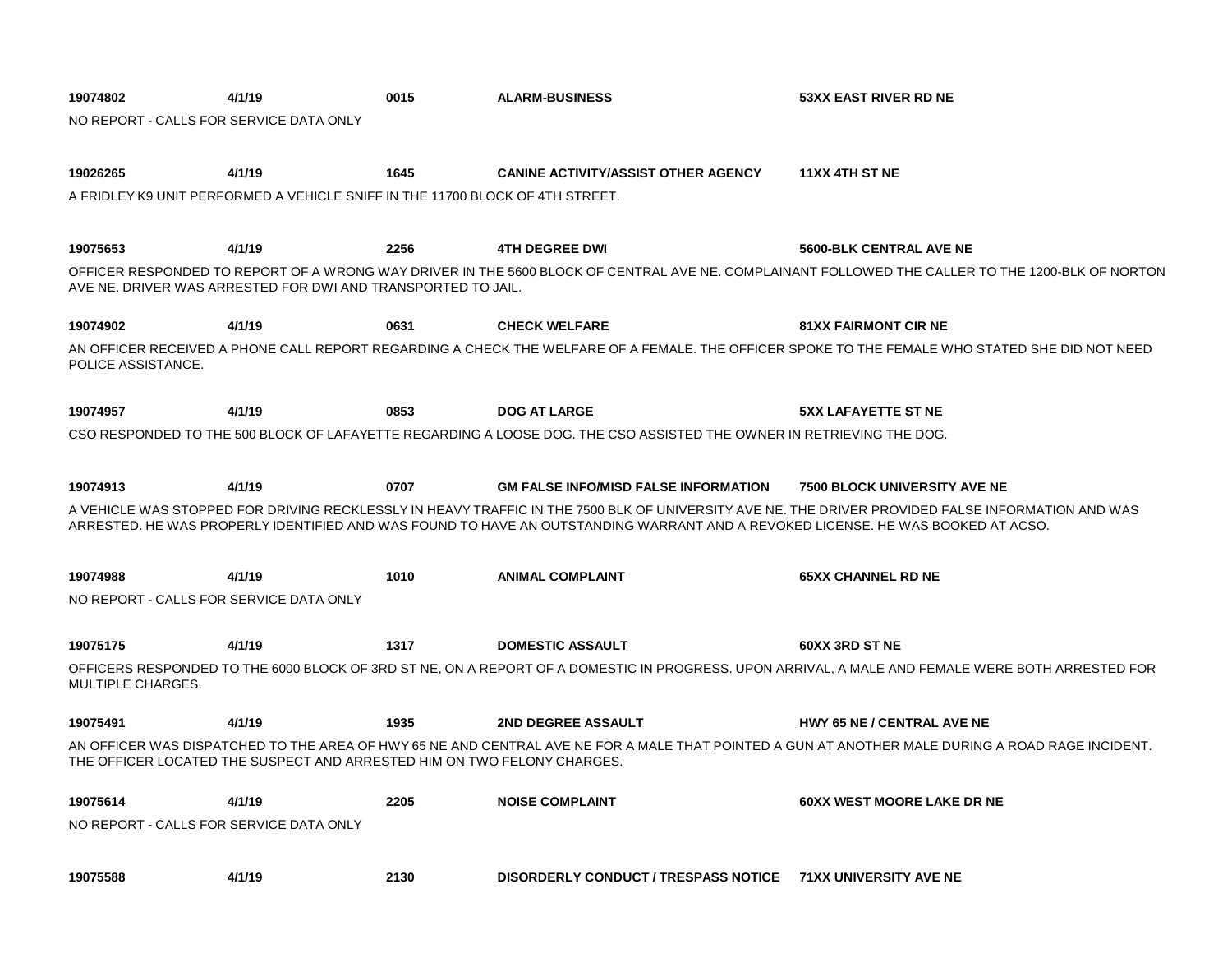AN OFFICER WAS DISPATCHED TO THE 7100 BLOCK OF UNIVERSITY AVE NE FOR A DISORDERLY FEMALE. THE OFFICER TRANSPORTED THE FEMALE TO HER HOME.

| 19075545                                | 4/1/19                                                                         | 2039 | <b>MEDICAL</b>                                                                                            | 2XX RICE CREEK BLVD NE                                                                                                                           |
|-----------------------------------------|--------------------------------------------------------------------------------|------|-----------------------------------------------------------------------------------------------------------|--------------------------------------------------------------------------------------------------------------------------------------------------|
| NO REPORT - CALLS FOR SERVICE DATA ONLY |                                                                                |      |                                                                                                           |                                                                                                                                                  |
|                                         |                                                                                |      |                                                                                                           |                                                                                                                                                  |
| 19075453                                | 4/1/19                                                                         | 1847 | <b>SUSPICIOUS ACTIVITY</b>                                                                                | <b>53XX CENTRAL AVE NE</b>                                                                                                                       |
| SHE WASN'T CRIMINALLY CHARGED.          |                                                                                |      |                                                                                                           | OFFICERS RESPONDED TO A THEFT FROM A BUSINESS IN THE 5300 BLOCK OF CENTRAL AVE. OFFICERS ASSISTED THE BUSINESS WITH TRESPASSING A FEMALE HOWEVER |
| 19075406                                | 4/1/19                                                                         | 1741 | <b>SUSPICIOUS ACTIVITY</b>                                                                                | 10XX 64TH AVE NE                                                                                                                                 |
| <b>INFORMATION ONLY.</b>                |                                                                                |      |                                                                                                           | A WOMAN IN THE 1000 BLOCK OF 64TH AVE REPORTED A SUSPICIOUS MALE YELLED AT HER REGARDING A PRIOR TRAFFIC CRASH. THE INCIDENT WAS DOCUMENTED FOR  |
| 19075397                                | 4/1/19                                                                         | 1732 | <b>PROPERTY DAMAGE ACCIDENT</b>                                                                           | <b>MISSISSIPPI ST NE / HIGHWAY 65 NE</b>                                                                                                         |
|                                         |                                                                                |      | A TWO-VEHICLE PROPERTY DAMAGE CRASH OCCURRED AT MISSISSIPPI ST NE/HWY 65 NE. NO TOWS OR CITATIONS.        |                                                                                                                                                  |
|                                         |                                                                                |      |                                                                                                           |                                                                                                                                                  |
| 19075366                                | 4/1/19                                                                         | 1654 | <b>DOMESTIC ESCORT</b>                                                                                    | <b>81XX EAST RIVER RD NE</b>                                                                                                                     |
|                                         | OFFICER ASSISTED WITH A DOMESTIC ESCORT IN THE 8100-BLOCK OF EAST RIVER RD NE. |      |                                                                                                           |                                                                                                                                                  |
|                                         |                                                                                |      |                                                                                                           |                                                                                                                                                  |
| 19075349                                | 4/1/19                                                                         | 1637 | <b>TRESPASSING</b>                                                                                        | <b>65XX MAIN ST NE</b>                                                                                                                           |
| NO REPORT - CALLS FOR SERVICE DATA ONLY |                                                                                |      |                                                                                                           |                                                                                                                                                  |
|                                         |                                                                                |      |                                                                                                           |                                                                                                                                                  |
| 19075288                                | 4/1/19                                                                         | 1531 | <b>ALARM-CO/FIRE</b>                                                                                      | <b>1X RICE CREEK WAY NE</b>                                                                                                                      |
| NO REPORT - CALLS FOR SERVICE DATA ONLY |                                                                                |      |                                                                                                           |                                                                                                                                                  |
|                                         |                                                                                |      |                                                                                                           |                                                                                                                                                  |
| 19075221                                | 4/1/19                                                                         | 1423 | <b>MEDICAL</b>                                                                                            | <b>51XX EAST RIVER RD NE</b>                                                                                                                     |
| NO REPORT - CALLS FOR SERVICE DATA ONLY |                                                                                |      |                                                                                                           |                                                                                                                                                  |
| 19075201                                | 4/1/19                                                                         | 1356 | <b>ANIMAL COMPLAINT</b>                                                                                   | <b>10XX RICE CREEK TER NE</b>                                                                                                                    |
|                                         |                                                                                |      |                                                                                                           | AN OFFICER RESPONDED TO A LOOSE DOG COMPLAINT IN THE 1000 BLOCK OF RICE CREEK TERRACE. THE OWNER WAS VERBALLY WARNED REGARDING THE INCIDENT.     |
|                                         |                                                                                |      |                                                                                                           |                                                                                                                                                  |
| 19075186                                | 4/1/19                                                                         | 1337 | <b>MISCELLANEOUS OFFICER</b>                                                                              | <b>64XX CENTRAL AVE NE</b>                                                                                                                       |
|                                         |                                                                                |      | OFFICER DISPATCHED TO THE 6400 BLOCK OF CENTRAL AVE NE FOR AN ABUSE REPORT. OFFICER GATHERED INFORMATION. |                                                                                                                                                  |
|                                         |                                                                                |      |                                                                                                           |                                                                                                                                                  |
| 19075111                                | 4/1/19                                                                         | 1158 | <b>MEDICAL</b>                                                                                            | 53XX 4TH ST NE                                                                                                                                   |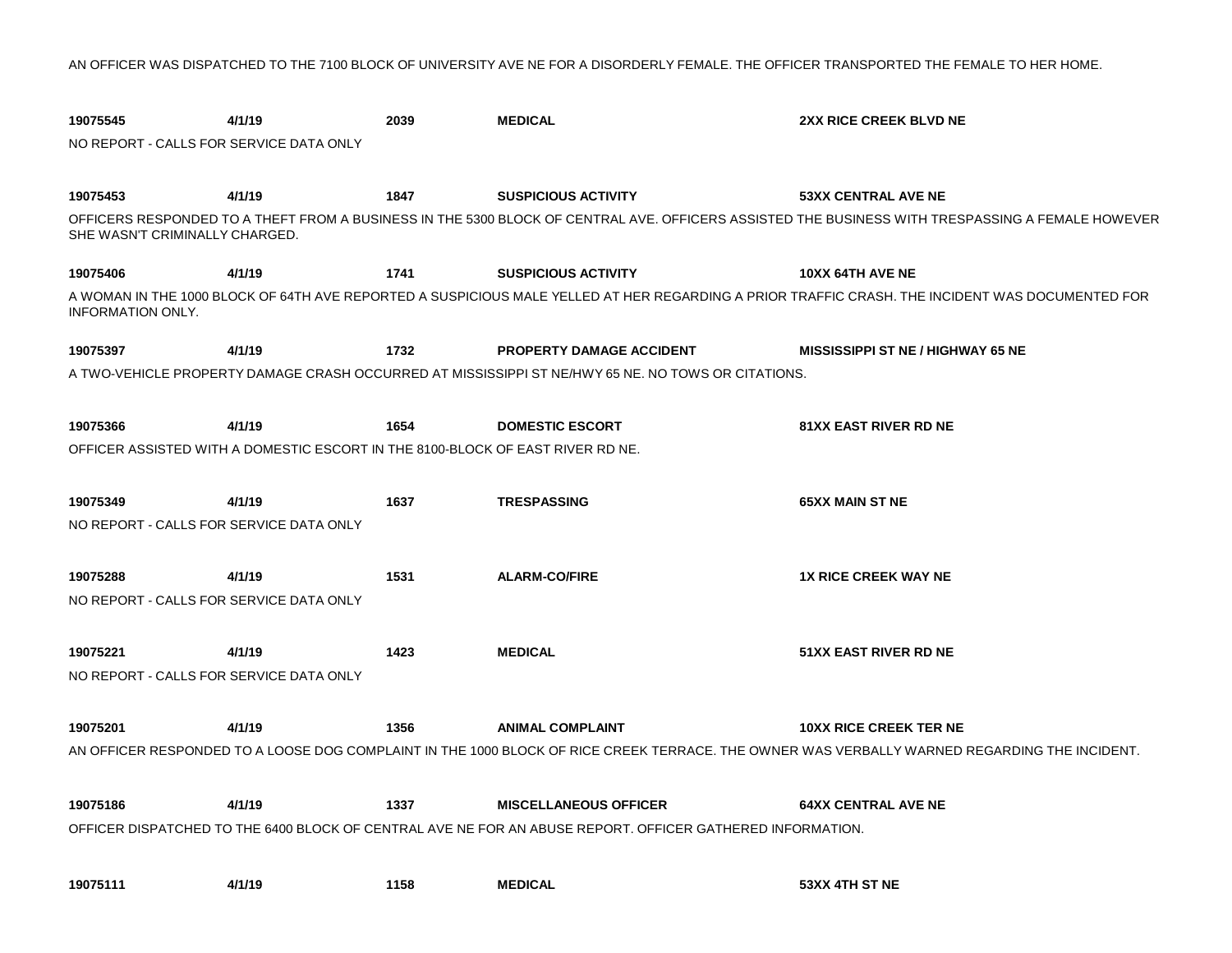| 19075108<br>NO REPORT - CALLS FOR SERVICE DATA ONLY | 4/1/19                                                     | 1159 | <b>CIVIL DISPUTE</b>                                                                                                                 | <b>65XX EAST RIVER RD NE</b>                                                                                                                                                                                                                                                                                |
|-----------------------------------------------------|------------------------------------------------------------|------|--------------------------------------------------------------------------------------------------------------------------------------|-------------------------------------------------------------------------------------------------------------------------------------------------------------------------------------------------------------------------------------------------------------------------------------------------------------|
| 19075101<br>NO REPORT - CALLS FOR SERVICE DATA ONLY | 4/1/19                                                     | 1148 | <b>DOMESTIC</b>                                                                                                                      | <b>58XX EAST RIVER RD NE</b>                                                                                                                                                                                                                                                                                |
| 19075076<br>NO REPORT - CALLS FOR SERVICE DATA ONLY | 4/1/19                                                     | 1120 | <b>MEDICAL</b>                                                                                                                       | <b>11XX ONONDAGA WAY NE</b>                                                                                                                                                                                                                                                                                 |
| 19075073<br>NO REPORT - CALLS FOR SERVICE DATA ONLY | 4/1/19                                                     | 1117 | <b>MEDICAL</b>                                                                                                                       | 75XX 5TH ST NE                                                                                                                                                                                                                                                                                              |
| 19075030                                            | 4/1/19                                                     | 1021 | <b>MEDICAL</b><br>A MALE WAS TRANSPORTED TO MERCY HOSPITAL-UNITY CAMPUS VIA ALLINA AFTER REPORTEDLY OVERDOSING ON XANAX.             | 3XX 74TH AVE NE                                                                                                                                                                                                                                                                                             |
| 19074971<br>NO REPORT - CALLS FOR SERVICE DATA ONLY | 4/1/19                                                     | 0911 | <b>MISCELLANEOUS PUBLIC</b>                                                                                                          | <b>50XX CLEARVIEW ST NE</b>                                                                                                                                                                                                                                                                                 |
| 19074961<br>NO REPORT - CALLS FOR SERVICE DATA ONLY | 4/1/19                                                     | 0857 | <b>MEDICAL</b>                                                                                                                       | 53XX 5TH ST NE                                                                                                                                                                                                                                                                                              |
| 19074217                                            | 3/31/19                                                    | 0457 | <b>DOMESTIC ASSAULT</b>                                                                                                              | 56XX 7TH ST NE<br>OFFICERS WERE DISPATCHED TO THE 5600 BLOCK OF 7TH ST NE REFERENCE A 911 HANG UP WHICH SOUNDED LIKE A DOMESTIC DISTURBANCE. OFFICERS WERE<br>EVENTUALLY ABLE TO LOCATE THE CALLER AND ARRESTED A MALE FOR DOMESTIC ASSAULT. THE MALE WAS TRANSPORTED TO THE ANOKA COUNTY JAIL WHERE HE WAS |
|                                                     | BOOKED ON TWO DOMESTIC ASSAULT RELATED CHARGES.            |      |                                                                                                                                      |                                                                                                                                                                                                                                                                                                             |
| 19074381                                            | 3/31/19                                                    | 1150 | <b>ASSIST OTHER AGENCY</b>                                                                                                           | 44XX 3RD ST NE                                                                                                                                                                                                                                                                                              |
|                                                     | ASSISTED THE COLUMBIA HEIGHTS POLICE DEPARTMENT AS NEEDED. |      |                                                                                                                                      | OFFICERS WERE DISPATCHED TO THE 4400 BLOCK OF 3RD ST NE TO ASSIST THE COLUMBIA HEIGHTS POLICE DEPARTMENT WITH A SUICIDAL MALE WITH A GUN. OFFICERS                                                                                                                                                          |
| 19074652                                            | 3/31/19                                                    | 1906 | <b>THEFT</b>                                                                                                                         | <b>84XX UNIVERSITY AVE NE</b>                                                                                                                                                                                                                                                                               |
|                                                     |                                                            |      | COMPLAINANT WHILE INSIDE THE STORE. OFFICER ATTEMPTED TO CONTACT THE FEMALE WHO LEFT THE STORE WITH THE MONEY ORDER WITHOUT SUCCESS. | OFFICER RESPONDED TO THE 8400 BLOCK OF UNIVERSITY ON A THEFT REPORT. UPON ARRIVAL OFFICER DISCOVERED A MONEY ORDER HAD BEEN TAKEN FROM THE                                                                                                                                                                  |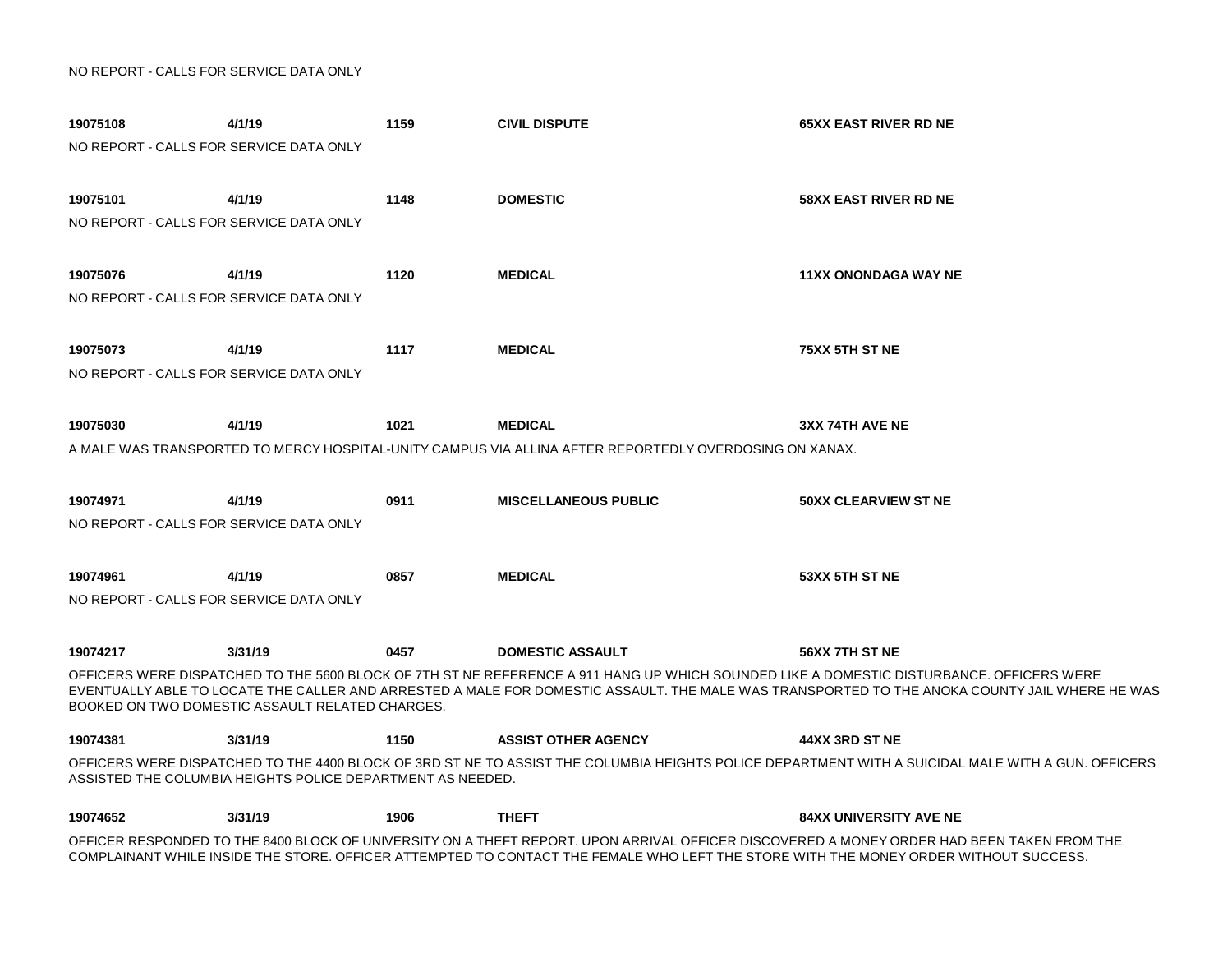| 19074130                                | 3/31/19                                                            | 0104 | <b>ASSIST OTHER AGENCY</b>                                                   | <b>37XX HUSET PKWY NE</b>                                                                                                                                                                                                                                                                                                                                                                                                                               |
|-----------------------------------------|--------------------------------------------------------------------|------|------------------------------------------------------------------------------|---------------------------------------------------------------------------------------------------------------------------------------------------------------------------------------------------------------------------------------------------------------------------------------------------------------------------------------------------------------------------------------------------------------------------------------------------------|
| INCIDENT.                               |                                                                    |      |                                                                              | FRIDLEY OFFICER WAS DISPATCHED TO ASSIST COLUMBIA HEIGHTS POLICE DEPARTMENT IN THE 3700 BLOCK OF HUSET PKWY NE REFERENCE A POSSIBLE ASSAULT IN<br>PROGRESS. FRIDLEY OFFICER ARRIVED AND LOCATED FOUR SUBJECTS WHO WERE RELATED TO THE INCIDENT. COLUMBIA HEIGHTS POLICE DEPARTMENT HANDLED THE                                                                                                                                                          |
| 19074492                                | 3/31/19                                                            | 1456 | <b>ACCIDENT-MV PD</b>                                                        | <b>MISSISSIPPI ST NE / HIGHWAY 65 NE</b>                                                                                                                                                                                                                                                                                                                                                                                                                |
|                                         |                                                                    |      | AND THERE WERE NO REPORTED INJURIES. A STATE CRASH REPORT WILL BE COMPLETED. | AN OFFICER WAS DISPATCHED TO THE AREA OF HIGHWAY 65 NE/ MISSISSIPPI ST NE FOR A PROPERTY DAMAGE CRASH. TWO VEHICLES SUSTAINED MODERATE DAMAGES                                                                                                                                                                                                                                                                                                          |
| 19074487                                | 3/31/19                                                            | 1550 | <b>ASSIST OTHER AGENCY</b>                                                   | <b>11XX ULYSSES LN NE</b>                                                                                                                                                                                                                                                                                                                                                                                                                               |
|                                         | SUSPECT. OFFICERS ARRIVED AND ASSISTED WITH DETAINING TWO FEMALES. |      |                                                                              | OFFICERS WERE DISPATCHED TO THE 11600 BLOCK OF ULYSSES LN NE TO ASSIST THE BLAINE POLICE DEPARTMENT WITH AN OFFICER THAT WAS FIGHTING WITH A                                                                                                                                                                                                                                                                                                            |
| 19074789                                | 3/31/19                                                            | 2352 | <b>CHECK WELFARE</b>                                                         | <b>56XX HACKMANN AVE NE</b>                                                                                                                                                                                                                                                                                                                                                                                                                             |
| OFFICERS FOUND NO PROBLEMS.             |                                                                    |      |                                                                              | OFFICERS WERE DISPATCHED TO THE 5600 BLOCK OF HACKMANN AVE NE REFERENCE A WELFARE CHECK OF A FEMALE IN THE RESTROOM FOR OVER 30 MINUTES.                                                                                                                                                                                                                                                                                                                |
| 19074450                                | 3/31/19                                                            | 1344 | <b>COMPLAINT</b>                                                             | <b>58XX WEST MOORE LAKE DR NE</b>                                                                                                                                                                                                                                                                                                                                                                                                                       |
|                                         | INFORMED THEM OF THE CITY ORDINANCE 105.05 SECTION B.              |      |                                                                              | CSO WAS DISPATCHED A COMPLAINT AT 5800 BLOCK OF WEST MOORE LAKE DR REGARDING A CITY ORDINANCE VIOLATION. CSO MADE CONTACT WITH THE VIOLATOR AND                                                                                                                                                                                                                                                                                                         |
| 19074449                                | 3/31/19                                                            | 1338 | <b>LIFT ASSIST</b>                                                           | 2XX 57TH AVE NE                                                                                                                                                                                                                                                                                                                                                                                                                                         |
| NO REPORT - CALLS FOR SERVICE DATA ONLY |                                                                    |      |                                                                              |                                                                                                                                                                                                                                                                                                                                                                                                                                                         |
| 19074749                                | 3/31/19                                                            | 2158 | <b>TRAFFIC</b>                                                               | <b>OSBORNE WAY NE / 75TH WAY NE</b>                                                                                                                                                                                                                                                                                                                                                                                                                     |
|                                         | THE OFFICER COMPLETED A REQUEST FOR RE-EXAMINATION OF THE DRIVER.  |      |                                                                              | AN OFFICER OBSERVED A VEHICLE IMPEDING TRAFFIC AT OSBORNE RD NE/EAST RIVER ROAD NE. THE OFFICER CONDUCTED A TRAFFIC STOP AND DETERMINED THE<br>DRIVER WAS INCOMPETENT TO DRIVE DUE TO LACK OF DRIVING SKILLS AND MEMORY LOSS ISSUES. THE OFFICER SECURED THE VEHICLE AND DROVE THE PARTY HOME.                                                                                                                                                          |
| 19074745                                | 3/31/19                                                            | 2149 | <b>MEDICAL</b>                                                               | <b>5XX LAFAYETTE ST NE</b>                                                                                                                                                                                                                                                                                                                                                                                                                              |
| NO REPORT - CALLS FOR SERVICE DATA ONLY |                                                                    |      |                                                                              |                                                                                                                                                                                                                                                                                                                                                                                                                                                         |
| 19074708                                | 3/31/19                                                            | 2046 | <b>MEDICAL</b>                                                               | 2XX 57TH PL NE                                                                                                                                                                                                                                                                                                                                                                                                                                          |
| NO REPORT - CALLS FOR SERVICE DATA ONLY |                                                                    |      |                                                                              |                                                                                                                                                                                                                                                                                                                                                                                                                                                         |
| 19074599                                | 3/31/19                                                            | 1753 | <b>MEDICAL / DWI</b>                                                         | <b>5XX DOVER ST NE</b>                                                                                                                                                                                                                                                                                                                                                                                                                                  |
| JAIL.                                   |                                                                    |      |                                                                              | OFFICERS WERE DISPATCHED TO THE 500 BLOCK OF DOVER ST NE FOR A FEMALE WHO WAS UNCONSCIOUS. UPON ARRIVAL THE FEMALE HAD BEEN PLACED IN THE REAR<br>OF A PERSONAL VEHICLE AND WAS BEING DRIVEN TO THE HOSPITAL BY A FAMILY MEMBER. OFFICERS ATTEMPTED TO STOP THE VEHICLE BUT THE DRIVER DID NOT STOP.<br>UPON ARRIVAL AT THE HOSPITAL THE FEMALE WAS CONSCIOUS AND ALERT AND THE DRIVER WAS ARRESTED FOR DWI AND RECKLESS DRIVING. HE WAS TRANSPORTED TO |
| 19074236                                | 3/31/19                                                            | 0656 | <b>ASSIST OTHER AGENCY</b>                                                   | <b>5XX OSBORNE RD NE</b>                                                                                                                                                                                                                                                                                                                                                                                                                                |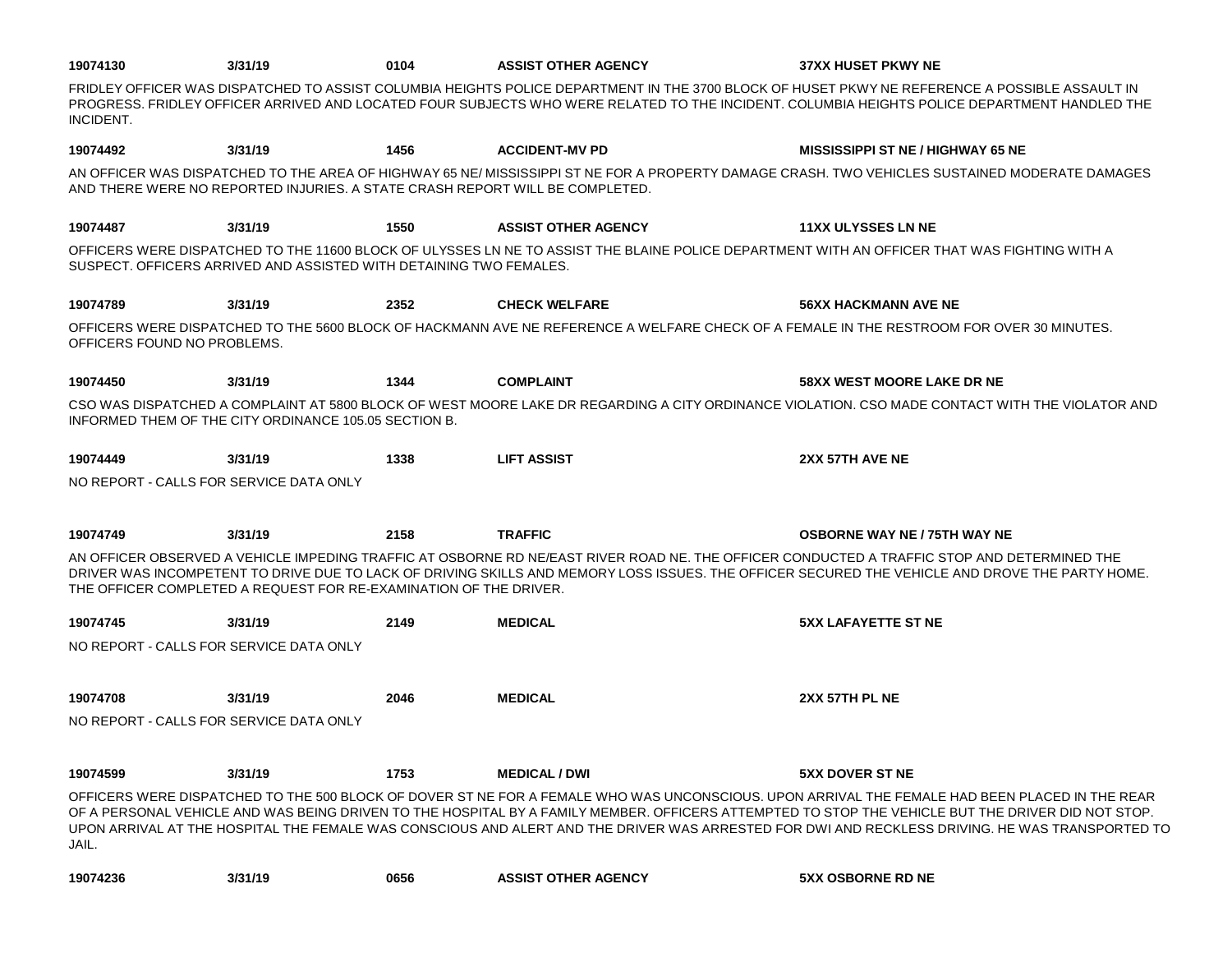**3/31/19 0728 3/31/19 1012 3/31/19 0928 3/31/19 1434 3/31/19 0655 3/31/19 0646 3/31/19 0327 3/31/19 0149 3/31/19 1333 3/31/19 1308** DISPATCHED TO THE 500 BLOCK OF OSBORNE RD NE ON REPORT OF A PATIENT BEING SEEN FOR SEVERAL STAB WOUNDS. UPON ARRIVAL, POLICE SPOKE WITH THE UNCOOPERATIVE MALE WHO ADVISED THE INCIDENT OCCURRED IN A NEIGHBORING JURISDICTION. INFORMATION WAS RELAYED TO THE INVESTIGATING AGENCY. **19074245 THEFT 63XX CENTRAL AVE NE** I WAS DISPATCHED TO A CARE FACILITY IN THE 6300-BLK CENTRAL AVE NE FOR A THEFT REPORT. **19075021 VEHICLE-STOLEN 53XX EAST RIVER RD NE** OFFICER DISPATCHED TO THE 5300 BLOCK OF EAST RIVER RD NE FOR A VEHICLE THEFT REPORT. OFFICER GATHERED INFORMATION. NO SUSPECT INFORMATION. **19074978 LICENSE PLATE THEFT REPORT 78XX EAST RIVER RD NE** A FEMALE REPORTED THAT ONE LICENSE PLATE WAS STOLEN OFF OF HER VEHICLE. PLATE ENTERED AS STOLEN. **19074459 FOUND PROPERTY 78XX EAST RIVER RD NE** CSO WAS DISPATCHED TO THE 7800 BLOCK OF EAST RIVER ROAD REGARDING FOUND PROPERTY. CSO COLLECTED THE FOUND PROPERTY AND PLACED IT IN THE PROPERTY ROOM. **19074235 ALARM-BUSINESS 51XX INDUSTRIAL BLVD NE** NO REPORT - CALLS FOR SERVICE DATA ONLY **19074232 MEDICAL 47XX MAIN ST NE** NO REPORT - CALLS FOR SERVICE DATA ONLY **19074189 ALARM-RESIDENTIAL 66XX ANOKA ST NE** NO REPORT - CALLS FOR SERVICE DATA ONLY **19074154 SUSPICIOUS ACTIVITY 3XX 74TH AVE NE** NO REPORT - CALLS FOR SERVICE DATA ONLY **19074446 NOISE COMPLAINT 56XX POLK ST NE** OFFICER RESPONDED TO THE 5600 BLOCK OF POLK ST ON A REPORT OF A NEIGHBOR DISPUTE. UPON ARRIVAL OFFICER DISCOVERED CHILDREN UPSTAIRS HAD BEEN RUNNING AND JUMPING AND CAUSED A LIGHT FIXTURE TO FALL ON THE COMPLAINANT'S HEAD. THE CHILDREN AND THEIR MOTHER LEFT PRIOR TO MY ARRIVAL BUT AN ADULT FAMILY MEMBER WAS NOTIFIED. COMPLAINANT WAS ADVISED TO NOTIFY THE CARETAKER. MULTIPLE OTHER TENANTS SPOKE UP ABOUT THE CHILDREN'S BEHAVIOR BEING A PROBLEM. **19074425 911 HANG-UP 6XX OSBORNE RD NE**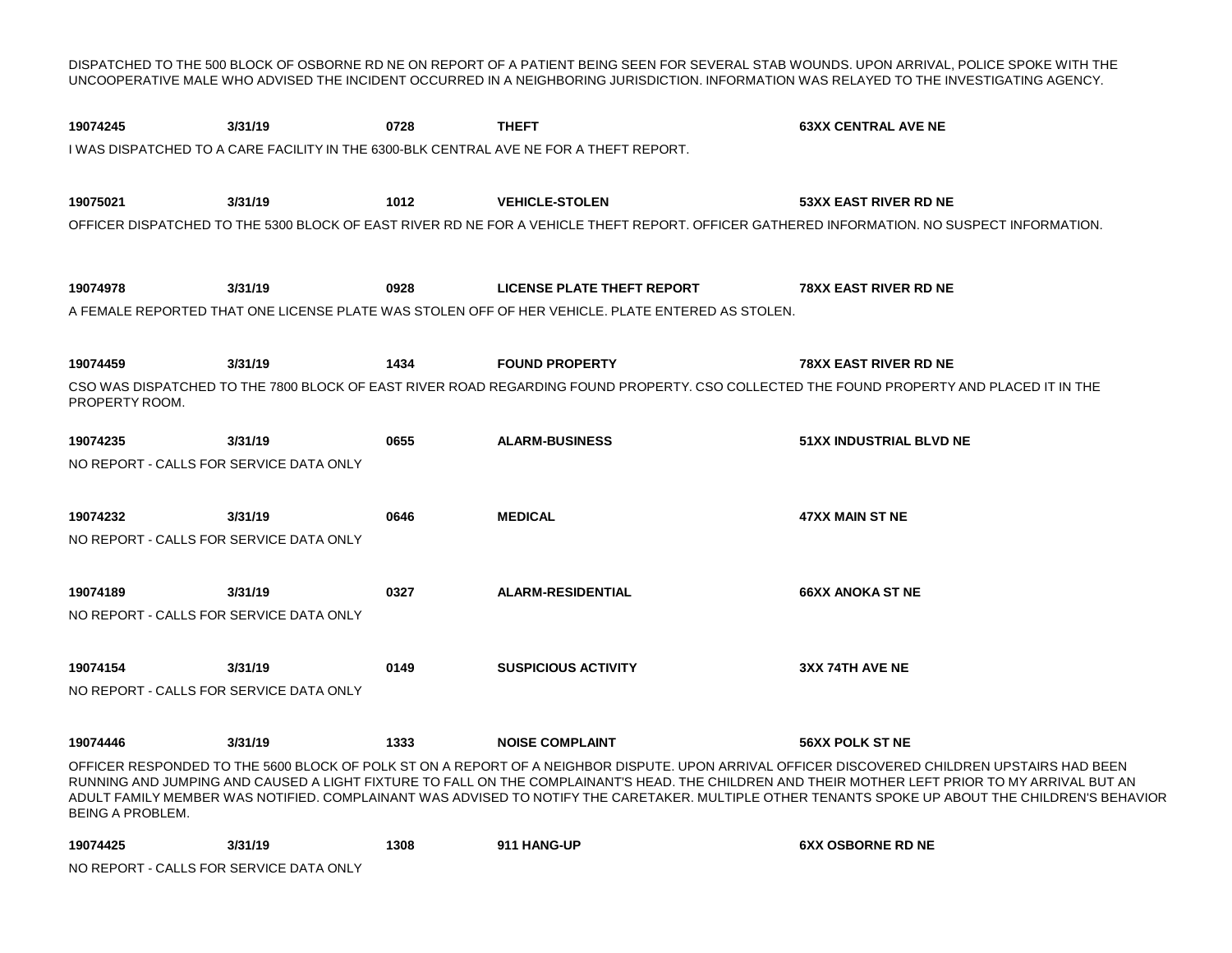| 19074659                  | 3/31/19                                                                                                                                                                                                                                                                      | 1914 | <b>FAMILY ASSIST</b>                                                                                           | <b>61XX TRINITY DR NE</b>                                                                                                                                                                                                                                                                       |  |  |  |
|---------------------------|------------------------------------------------------------------------------------------------------------------------------------------------------------------------------------------------------------------------------------------------------------------------------|------|----------------------------------------------------------------------------------------------------------------|-------------------------------------------------------------------------------------------------------------------------------------------------------------------------------------------------------------------------------------------------------------------------------------------------|--|--|--|
|                           | OFFICERS WERE DISPATCHED TO THE 6100 BLOCK OF TRINITY AVE NE, FOR A MALE OUT OF CONTROL. UPON ARRIVAL, OFFICERS SPOKE TO THE RESIDENTS WHO ADVISED<br>THAT TWO BROTHER'S GOT INTO A VERBAL ARGUMENT OVER A GAME. THE TWO BROTHERS ADVISED THEY WOULD SEPARATE FOR THE NIGHT. |      |                                                                                                                |                                                                                                                                                                                                                                                                                                 |  |  |  |
| 19074215                  | 3/31/19                                                                                                                                                                                                                                                                      | 0453 | <b>CHECK WELFARE</b>                                                                                           | <b>60XX MAIN ST NE</b>                                                                                                                                                                                                                                                                          |  |  |  |
| HER.                      |                                                                                                                                                                                                                                                                              |      |                                                                                                                | OFFICERS WERE DISPATCHED TO THE 6000 BLOCK OF MAIN ST NE, TO CHECK THE WELFARE OF AN INTOXICATED ADULT FEMALE IN THE AREA. UPON ARRIVAL, OFFICERS<br>LOCATED FEMALE WHO WAS NOT DRESSED FOR THE COLD. AN OFFICER TRANSPORTED THE FEMALE TO HER RESIDENCE AND SPOKE TO HER PARENTS WHO LIVE WITH |  |  |  |
| 19074166                  | 3/31/19                                                                                                                                                                                                                                                                      | 0206 | <b>THEFT</b>                                                                                                   | 2XX 57TH AVE NE                                                                                                                                                                                                                                                                                 |  |  |  |
| PURSUE CHARGES.           |                                                                                                                                                                                                                                                                              |      |                                                                                                                | OFFICERS WERE DISPATCHED TO THE 200 BLOCK OF 57TH AVE NE REFERENCE A THEFT. OFFICERS DID NOT LOCATE THE SUSPECTS AND THE CALLER DID NOT WANT TO                                                                                                                                                 |  |  |  |
| 19074419                  | 3/31/19                                                                                                                                                                                                                                                                      | 1252 | <b>DOMESTIC-VERBAL</b>                                                                                         | <b>67XX PLAZA CURV NE</b>                                                                                                                                                                                                                                                                       |  |  |  |
|                           |                                                                                                                                                                                                                                                                              |      | LOCATED THE TWO WHO BOTH AGREED THEY WERE HAVING AN ARGUMENT BUT THERE WAS NO HITTING AND EVERYTHING WAS FINE. | OFFICERS RESPONDED TO THE 6700 BLOCK OF PLAZA CURVE ON A REPORT OF A FEMALE YELLING AND HITTING A MALE AS THEY WALK DOWN THE STREET. UPON ARRIVAL I                                                                                                                                             |  |  |  |
| 19074627                  | 3/31/19                                                                                                                                                                                                                                                                      | 1842 | <b>ACCIDENT-MV PD</b>                                                                                          | <b>INTERSTATE 694 / CENTRAL AVE NE</b>                                                                                                                                                                                                                                                          |  |  |  |
| SCENE.                    |                                                                                                                                                                                                                                                                              |      |                                                                                                                | OFFICER RESPONDED TO THE AREA OF CENTRAL AND 1694 ON A PROPERTY DAMAGE ACCIDENT. UPON ARRIVAL OFFICER LEARNED THAT ONE VEHICLE HAD STRUCK<br>ANOTHER WHILE SOUTHBOUND ON CENTRAL AVE. BOTH DRIVERS HAD ALREADY EXCHANGED INFORMATION. NEITHER VEHICLE REQUIRED A TOW AND BOTH LEFT THE          |  |  |  |
| 19074413                  | 3/31/19                                                                                                                                                                                                                                                                      | 1240 | <b>PUBLIC ASSIST</b>                                                                                           | <b>57XX EAST RIVER RD NE</b>                                                                                                                                                                                                                                                                    |  |  |  |
| HIM BACK TO THE FACILITY. |                                                                                                                                                                                                                                                                              |      |                                                                                                                | DISPATCHED TO THE 5700 BLOCK OF EAST RIVER RD NE ON REPORT OF A MALE CLIENT GONE MISSING. WHILE EN ROUTE POLICE LOCATED THE CLIENT AND TRANSPORTED                                                                                                                                              |  |  |  |
| 19074623                  | 3/31/19                                                                                                                                                                                                                                                                      | 1826 | <b>MISCELLANEOUS PUBLIC</b>                                                                                    | <b>70XX UNIVERSITY AVE NE</b>                                                                                                                                                                                                                                                                   |  |  |  |
|                           | NO REPORT - CALLS FOR SERVICE DATA ONLY                                                                                                                                                                                                                                      |      |                                                                                                                |                                                                                                                                                                                                                                                                                                 |  |  |  |
| 19074622                  | 3/31/19                                                                                                                                                                                                                                                                      | 1825 | <b>MEDICAL</b>                                                                                                 | 10XX 73RD AVE NE                                                                                                                                                                                                                                                                                |  |  |  |
|                           | NO REPORT - CALLS FOR SERVICE DATA ONLY                                                                                                                                                                                                                                      |      |                                                                                                                |                                                                                                                                                                                                                                                                                                 |  |  |  |
| 19074609                  | 3/31/19                                                                                                                                                                                                                                                                      | 1809 | <b>DOMESTIC ESCORT</b>                                                                                         | <b>16XX 69TH AVE NE</b>                                                                                                                                                                                                                                                                         |  |  |  |
|                           | REQUESTED OFFICER PRESENCE. THERE WERE NO ISSUES.                                                                                                                                                                                                                            |      |                                                                                                                | AN OFFICER WAS DISPATCHED TO THE 1600 BLOCK OF 69TH AVE NE FOR A DOMESTIC ESCORT. TWO PARTIES EXCHANGED REVIEW OF DIVORCE PAPERWORK AND                                                                                                                                                         |  |  |  |
| 19074403                  | 3/31/19                                                                                                                                                                                                                                                                      | 1251 | <b>THEFT</b>                                                                                                   | <b>84XX UNIVERSITY AVE NE</b>                                                                                                                                                                                                                                                                   |  |  |  |
|                           |                                                                                                                                                                                                                                                                              |      | ITEMS AND LEFT WITHOUT PAYING FOR THEM. CITATION ISSUED AND FEMALE WAS RELEASED AT THE SCENE.                  | OFFICER RESPONDED TO THE LOCATION ON A SHOPLIFTER IN CUSTODY. UPON ARRIVAL OFFICER WAS ADVISED THE FEMALE HAD STOLEN A MISDEMEANOR AMOUNT OF                                                                                                                                                    |  |  |  |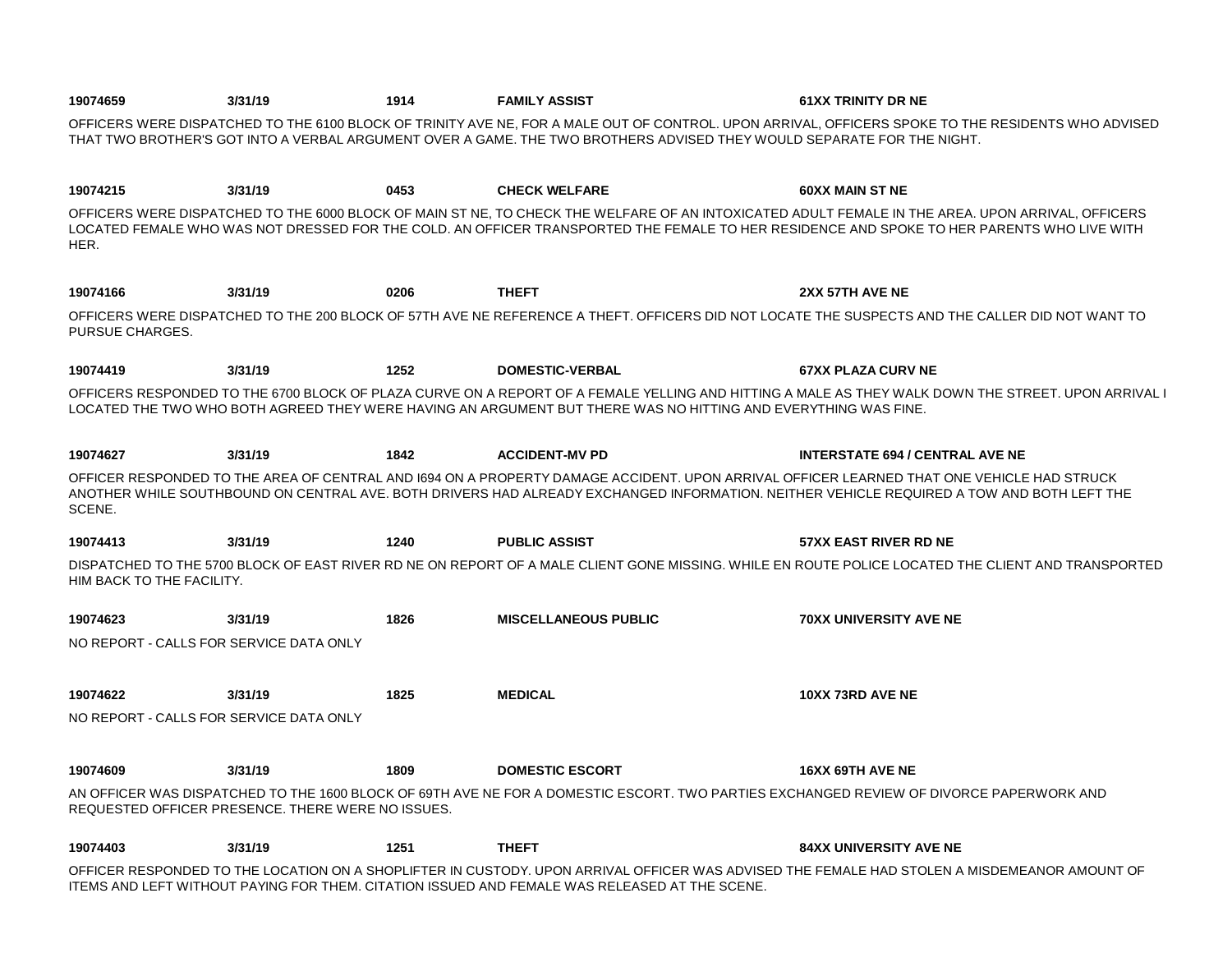| 19074601                                | 3/31/19                                         | 1758 | <b>MEDICAL</b>                                                                                          | <b>64XX CENTRAL AVE NE</b>                                                                                                                                                                                                                                                                                                                                                                                                                              |  |
|-----------------------------------------|-------------------------------------------------|------|---------------------------------------------------------------------------------------------------------|---------------------------------------------------------------------------------------------------------------------------------------------------------------------------------------------------------------------------------------------------------------------------------------------------------------------------------------------------------------------------------------------------------------------------------------------------------|--|
| NO REPORT - CALLS FOR SERVICE DATA ONLY |                                                 |      |                                                                                                         |                                                                                                                                                                                                                                                                                                                                                                                                                                                         |  |
|                                         |                                                 |      |                                                                                                         |                                                                                                                                                                                                                                                                                                                                                                                                                                                         |  |
| 19074577                                | 3/31/19                                         | 1722 | <b>ALARM-BUSINESS</b>                                                                                   | <b>4XX NORTHCO DR NE</b>                                                                                                                                                                                                                                                                                                                                                                                                                                |  |
| NO REPORT - CALLS FOR SERVICE DATA ONLY |                                                 |      |                                                                                                         |                                                                                                                                                                                                                                                                                                                                                                                                                                                         |  |
|                                         |                                                 |      |                                                                                                         |                                                                                                                                                                                                                                                                                                                                                                                                                                                         |  |
| 19074557                                | 3/31/19                                         | 1655 | <b>PUBLIC ASSIST</b>                                                                                    | <b>76XX ARTHUR ST NE</b>                                                                                                                                                                                                                                                                                                                                                                                                                                |  |
|                                         |                                                 |      | THAT THEY WERE LOCKED OUT OF THEIR HOUSE. OFFICERS ASSISTED THE THREE FEMALES GETTING INTO THEIR HOUSE. | OFFICERS WERE DISPATCHED TO THE 7600 BLOCK OF ARTHUR ST NE FOR A 911 HANG UP. UPON ARRIVAL TO THE AREA OFFICERS LOCATED THREE FEMALES WHO ADVISED                                                                                                                                                                                                                                                                                                       |  |
| 19074546                                | 3/31/19                                         | 1635 | <b>MEDICAL</b>                                                                                          | <b>67XX JEFFERSON ST NE</b>                                                                                                                                                                                                                                                                                                                                                                                                                             |  |
|                                         |                                                 |      | TO GO TO THE HOSPITAL. THE FAMILY DECIDED TO SELF TRANSPORT TO AN AREA HOSPITAL.                        | AN OFFICER WAS DISPATCHED TO THE 6700 BLOCK OF JEFFERSON ST NE TO CHECK THE WELFARE OF THE CALLER'S SON. THE MALE WAS INTOXICATED AND REQUESTED                                                                                                                                                                                                                                                                                                         |  |
| 19074522                                | 3/31/19                                         | 1544 | <b>ALARM-RESIDENTIAL</b>                                                                                | <b>14XX MEADOWMOOR DR NE</b>                                                                                                                                                                                                                                                                                                                                                                                                                            |  |
| NO REPORT - CALLS FOR SERVICE DATA ONLY |                                                 |      |                                                                                                         |                                                                                                                                                                                                                                                                                                                                                                                                                                                         |  |
|                                         |                                                 |      |                                                                                                         |                                                                                                                                                                                                                                                                                                                                                                                                                                                         |  |
| 19074520                                | 3/31/19                                         | 1540 | <b>ACCIDENT-MV HR PI</b>                                                                                | 81ST AVE NE / WEST UNIVERSITY AVE SERVICE DR NE                                                                                                                                                                                                                                                                                                                                                                                                         |  |
|                                         |                                                 |      | BAG DEPLOYMENT. OFFICER GAVE ALL PARITES THE ICR # AND ACCIDENT INFORMATION CARD.                       | OFFICER WAS DISPATCHED TO A 3 CAR PERSONAL INJURY ACCIDENT IN THE 8100-BLK OF THE WEST UNIVERSITY AVE NE SERVICE DRIVE. UPON ARRIVAL, 1 VEHICLE HAD AIR<br>BAG DEPLOYMENT. 1 DRIVER WAS COMPLAINING OF CHEST PAIN AND THE OTHER DRIVER WAS COMPLAINING OF SHOULDER PAIN. OFFICER COLLECTED ALL PROPER<br>INFORMATION AND THE TWO INJURED PARTIES REFUSED MEDICAL TRANSPORTATION AFTER BEING CHECKED OUT BY ALLINA EMS. ONE VEHICLE WAS TOWED DUE TO AIR |  |
| 19074508                                | 3/31/19                                         | 1517 | <b>CIVIL DISPUTE</b>                                                                                    | 9X 43RD AVE NE                                                                                                                                                                                                                                                                                                                                                                                                                                          |  |
|                                         | MALE HAD LEFT THE AREA AND OFFICER WAS CLEARED. |      |                                                                                                         | OFFICER WAS DISPATCHED TO THE 90-BLK OF 43RD AVE NE FOR A MALE WHO WAS REFUSING TO LEAVE AND WANTED ITEMS OUT OF HIS VEHICLE. UPON ARRIVAL. THE                                                                                                                                                                                                                                                                                                         |  |
| 19074496                                | 3/31/19                                         | 1504 | <b>MEDICAL</b>                                                                                          | 3XX 74TH AVE NE                                                                                                                                                                                                                                                                                                                                                                                                                                         |  |
| NO REPORT - CALLS FOR SERVICE DATA ONLY |                                                 |      |                                                                                                         |                                                                                                                                                                                                                                                                                                                                                                                                                                                         |  |
|                                         |                                                 |      |                                                                                                         |                                                                                                                                                                                                                                                                                                                                                                                                                                                         |  |
| 19074402                                | 3/31/19                                         | 1259 | <b>ORDINANCE VIOLATION</b>                                                                              | 55XX WEST DANUBE RD NE                                                                                                                                                                                                                                                                                                                                                                                                                                  |  |
|                                         |                                                 |      |                                                                                                         | I WAS DISPATCHED TO THE 1400-BLK N INNSBRUCK DR NE ON REPORT OF AN ORDINANCE VIOLATION. A VIOLATOR WAS CITED FOR NOT BEING PERMITTED BY THE CITY.                                                                                                                                                                                                                                                                                                       |  |
|                                         |                                                 |      |                                                                                                         |                                                                                                                                                                                                                                                                                                                                                                                                                                                         |  |
| 19074401                                | 3/31/19                                         | 1236 | <b>MEDICAL</b>                                                                                          | 52XX 3RD ST NE                                                                                                                                                                                                                                                                                                                                                                                                                                          |  |
| NO REPORT - CALLS FOR SERVICE DATA ONLY |                                                 |      |                                                                                                         |                                                                                                                                                                                                                                                                                                                                                                                                                                                         |  |
|                                         |                                                 |      |                                                                                                         |                                                                                                                                                                                                                                                                                                                                                                                                                                                         |  |
| 19074400                                | 3/31/19                                         | 1229 | <b>ACCIDENT-MV PD</b>                                                                                   | <b>83RD AVE NE / UNIVERSITY AVE NE</b>                                                                                                                                                                                                                                                                                                                                                                                                                  |  |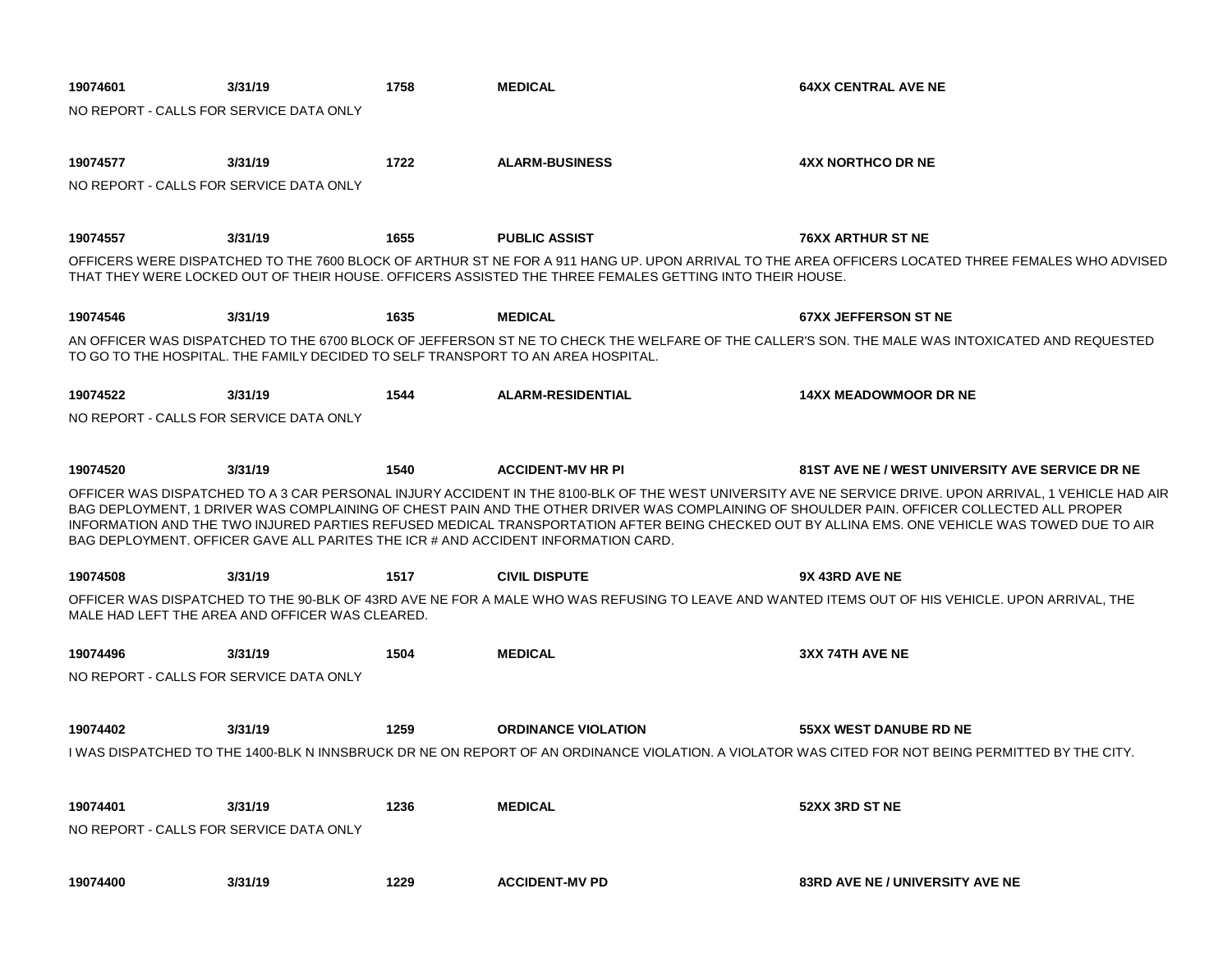CSO WAS DISPATCHED TO 83RD AVE NE/ UNIVERSITY AVE NE TO ASSIST OFFICERS WITH A PROPERTY DAMAGE ACCIDENT. CSO GATHERED INFORMATION FROM BOTH PARTIES INVOLVED.

| 19074399                                | 3/31/19                                                                     | 1227 | <b>DISORDERLY CONDUCT</b>                                                                                            | 60XX 7TH ST NE                                                                                                                                                                                                                                                                                        |
|-----------------------------------------|-----------------------------------------------------------------------------|------|----------------------------------------------------------------------------------------------------------------------|-------------------------------------------------------------------------------------------------------------------------------------------------------------------------------------------------------------------------------------------------------------------------------------------------------|
|                                         |                                                                             |      | CHURCH TRYING TO HANDLE A JUVENILE ASSAULT. ALL INVOLVED PARTIES AGREED TO WORK IT OUT AND LEFT.                     | OFFICERS RESPONDED TO THE 6000 BLOCK OF 7TH ST ON A 911 CALL WITH A FEMALE CRYING AND LOTS OF YELLING. UPON ARRIVAL OFFICERS FOUND MEMBERS OF A                                                                                                                                                       |
| 19074395                                | 3/31/19                                                                     | 1226 | <b>ASSIST OTHER AGENCY</b>                                                                                           | <b>40XX WASHINGTON ST NE</b>                                                                                                                                                                                                                                                                          |
| NO REPORT - CALLS FOR SERVICE DATA ONLY |                                                                             |      |                                                                                                                      |                                                                                                                                                                                                                                                                                                       |
| 19074376                                | 3/31/19                                                                     | 1149 | <b>ANIMAL COMPLAINT</b>                                                                                              | <b>13XX OSBORNE RD NE</b>                                                                                                                                                                                                                                                                             |
|                                         |                                                                             |      |                                                                                                                      | CSO WAS DISPATCHED AN ANIMAL CALL AT THE 1300 BLOCK OF OSBORNE RD REGARDING A LOOSE AND AGGRESSIVE PIT BULL. UPON ARRIVAL CSO WAS UNABLE TO<br>LOCATE THE DOG. CSO MADE CONTACT WITH THE OWNER OF THE DOG AND ADVISED THE OWNER IF THE ISSUE WAS RECURRING CITATIONS WOULD BE ISSUED.                 |
| 19074356                                | 3/31/19                                                                     | 1120 | <b>ACCIDENT-MV PD</b>                                                                                                | <b>84XX UNIVERSITY AVE NE</b>                                                                                                                                                                                                                                                                         |
|                                         |                                                                             |      | ANOTHER WHILE PARKING CAUSING MINOR DAMAGE. ONCE THE SECOND OWNER CAME OUT OF THE STORE, BOTH EXCHANGED INFORMATION. | OFFICER RESPONDED TO THE 8400 BLOCK OF UNIVERSITY AVE ON A PROPERTY DAMAGE ACCIDENT IN THE LOT. UPON ARRIVAL OFFICER FOUND ONE VEHICLE BUMPED INTO                                                                                                                                                    |
| 19074321                                | 3/31/19                                                                     | 1029 | <b>SUSPICIOUS ACTIVITY</b>                                                                                           | <b>45XX MAIN ST NE</b>                                                                                                                                                                                                                                                                                |
| NO REPORT - CALLS FOR SERVICE DATA ONLY |                                                                             |      |                                                                                                                      |                                                                                                                                                                                                                                                                                                       |
| 19074290                                | 3/31/19                                                                     | 0924 | <b>FOUND PROPERTY</b>                                                                                                | 1XX 83RD AVE NE                                                                                                                                                                                                                                                                                       |
|                                         | FOUND IN THE AREA. THE TWO ITEMS WERE PLACED INTO PROPERTY FOR SAFEKEEPING. |      |                                                                                                                      | DISPATCHED A FOUND PROPERTY REPORT ON THE 100 BLOCK OF 83RD AVE NE. UPON ARRIVAL, THE CALLER ADVISED OF AN EMPTY PURSE AND A COMPUTER MODEM                                                                                                                                                           |
| 19074287                                | 3/31/19                                                                     | 0921 | <b>ANIMAL COMPLAINT</b>                                                                                              | <b>61XX RAINBOW DR NE</b>                                                                                                                                                                                                                                                                             |
| CITY ORDINANCE.                         |                                                                             |      |                                                                                                                      | OFFICERS WERE DISPATCHED TO THE 6100 BLOCK OF RAINBOW DR NE FOR A DOG THAT WENT INTO A NEIGHBOR'S YARD. THE OWNER OF THE DOG WAS ADVISED OF THE                                                                                                                                                       |
| 19074286                                | 3/31/19                                                                     | 0907 | <b>MEDICAL</b>                                                                                                       | <b>5XX OSBORNE RD NE</b>                                                                                                                                                                                                                                                                              |
| NO REPORT - CALLS FOR SERVICE DATA ONLY |                                                                             |      |                                                                                                                      |                                                                                                                                                                                                                                                                                                       |
| 19074256                                | 3/31/19                                                                     | 0803 | <b>INFORMATION</b>                                                                                                   | <b>56XX HACKMANN AVE NE</b>                                                                                                                                                                                                                                                                           |
| NO REPORT - CALLS FOR SERVICE DATA ONLY |                                                                             |      |                                                                                                                      |                                                                                                                                                                                                                                                                                                       |
| 19073455                                | 3/30/19                                                                     | 0458 | <b>PUBLIC ASSIST</b>                                                                                                 | <b>6XX OSBORNE RD NE</b>                                                                                                                                                                                                                                                                              |
|                                         |                                                                             |      |                                                                                                                      | AN OFFICER WAS DISPATCHED TO THE 600 BLOCK OF OSBORNE RD NE, FOR A VEHICLE THEFT REPORT. WHILE EN ROUTE TO THE CALL LOCATION, THE OFFICER LEARNED<br>THAT THE VEHICLE BELIEVED TO BE STOLEN WAS PRIVATELY TOWED BY SCHMIT TOWING. THE OFFICER ADVISED THE COMPLAINANT THAT THE VEHICLE WAS NOT STOLEN |

BUT PRIVATELY TOWED.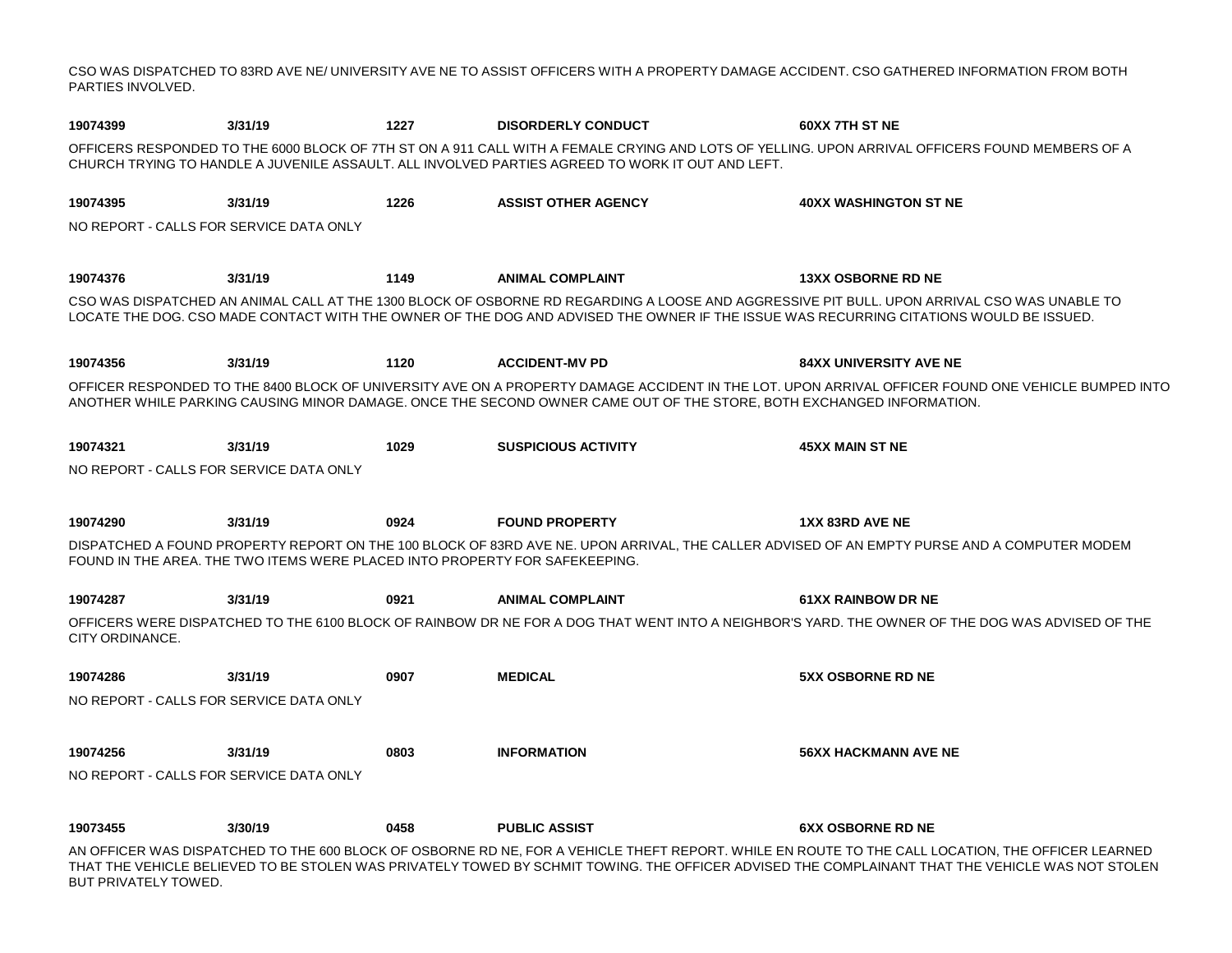| 19073420                                | 3/30/19                                                    | 0228 | <b>ALARM-BUSINESS</b>                                                                                                                  | 54XX MAIN ST NE STE 101                                                                                                                              |
|-----------------------------------------|------------------------------------------------------------|------|----------------------------------------------------------------------------------------------------------------------------------------|------------------------------------------------------------------------------------------------------------------------------------------------------|
| NO REPORT - CALLS FOR SERVICE DATA ONLY |                                                            |      |                                                                                                                                        |                                                                                                                                                      |
|                                         |                                                            |      |                                                                                                                                        |                                                                                                                                                      |
| 19073414                                | 3/30/19                                                    | 0208 | <b>SUSPICIOUS NOISE</b>                                                                                                                | <b>64XX ARTHUR ST NE</b>                                                                                                                             |
|                                         |                                                            |      | OFFICERS WERE DISPATCHED TO THE 6400 BLOCK OF ARTHUR ST NE REFERENCE A SUSPICIOUS NOISE. OFFICERS ARRIVED AND FOUND NO PROBLEMS.       |                                                                                                                                                      |
|                                         |                                                            |      |                                                                                                                                        |                                                                                                                                                      |
| 19073410                                | 3/30/19                                                    | 0158 | <b>VEHICLE-REPOSSESS</b>                                                                                                               | 16XX 69TH AVE NE                                                                                                                                     |
| NO REPORT - CALLS FOR SERVICE DATA ONLY |                                                            |      |                                                                                                                                        |                                                                                                                                                      |
|                                         |                                                            |      |                                                                                                                                        |                                                                                                                                                      |
| 19073409                                | 3/30/19                                                    | 0157 | <b>NOISE COMPLAINT</b>                                                                                                                 | <b>1XX 83RD AVE NE</b>                                                                                                                               |
|                                         |                                                            |      |                                                                                                                                        | AN OFFICER WAS DISPATCHED TO THE 100 BLOCK OF 83RD AVE NE FOR A REPORT OF LOUD MUSIC DISTURBING FROM A VEHICLE IN THE PARKING LOT. UPON ARRIVAL. THE |
|                                         |                                                            |      | OFFICER MADE CONTACT WITH TWO OCCUPANTS OF THE VEHICLE. THE OFFICER ADVISED THE OCCUPANTS TO KEEP THE MUSIC DOWN.                      |                                                                                                                                                      |
|                                         |                                                            |      |                                                                                                                                        |                                                                                                                                                      |
| 19073392                                | 3/30/19                                                    | 0129 | <b>DOMESTIC-VERBAL</b>                                                                                                                 | 50XX 3RD ST NE                                                                                                                                       |
|                                         |                                                            |      |                                                                                                                                        | AN OFFICER WAS DISPATCHED TO THE 5000 BLOCK OF 3RD ST NE FOR A PHYSICAL DOMESTIC. UPON ARRIVAL. THE PARTIES INVOLVED STATED IT WAS A VERBAL          |
|                                         |                                                            |      | DISAGREEMENT. THE OFFICER DETERMINED THAT AN ASSUALT DID NOT OCCUR. THE OFFICER TRANSPORTED THE MALE TO A LOCATION TO GET A RIDE HOME. |                                                                                                                                                      |
|                                         |                                                            |      |                                                                                                                                        |                                                                                                                                                      |
| 19073389                                | 3/30/19                                                    | 0109 | <b>MEDICAL</b>                                                                                                                         | 53RD AVE NE / 5TH ST NE                                                                                                                              |
|                                         |                                                            |      | NORTH AMBULANCE ARRIVED AND TOOK CARE OF THE FEMALE WHO WAS TRANSPORTED TO THE HOSPITAL.                                               | OFFICER WAS DISPATCHED TO THE 400 BLOCK OF 53RD AVE NE REFERENCE A MEDICAL FOR A FEMALE WITH A PANIC ATTACK. I ARRIVED AND ASSISTED THE FEMALE UNTIL |
|                                         |                                                            |      |                                                                                                                                        |                                                                                                                                                      |
| 19073388                                | 3/30/19                                                    | 0107 | <b>MEDICAL</b>                                                                                                                         | <b>57XX EAST RIVER RD NE</b>                                                                                                                         |
| NO REPORT - CALLS FOR SERVICE DATA ONLY |                                                            |      |                                                                                                                                        |                                                                                                                                                      |
|                                         |                                                            |      |                                                                                                                                        |                                                                                                                                                      |
| 19073359                                | 3/30/19                                                    | 0021 | <b>ASSIST OTHER AGENCY</b>                                                                                                             | 1XX 116TH AVE NE                                                                                                                                     |
|                                         |                                                            |      |                                                                                                                                        | OFFICER WAS DISPATCHED TO THE 100-BLK OF 116TH AVE NE FOR A MALE WHO HAD BEEN SHOT IN THE BACK. UPON ARRIVAL, BLAINE AND COON RAPIDS OFFICERS WERE   |
|                                         |                                                            |      | HER OWN AND OFFICERS DETAINED HER AND CLEARED THE RESIDENCE FOR SAFETY. FRIDLEY OFFICER CLEARED AS INVESTIGATIONS TOOK OVER THE SCENE. | COVERING THE HOUSE AS OFFICERS WHERE ATTEMPTING TO NAGOTIATE WITH A FEMALE WHO WAS STILL IN THE RESIDENCE. THE FEMALE EVENTUALLY CAME OUT ON         |
|                                         |                                                            |      |                                                                                                                                        |                                                                                                                                                      |
| 19074017                                | 3/30/19                                                    | 2140 | <b>DOMESTIC ASSAULT</b>                                                                                                                | <b>10XX NORTH CIRCLE NE</b>                                                                                                                          |
|                                         |                                                            |      |                                                                                                                                        | AN OFFICER WAS DISPATCHED TO THE 1000 BLOCK OF NORTH CIRCLE NE FOR A REPORT OF AN INTOXICATED MOTHER TRYING TO FIGHT PEOPLE IN THE HOUSE. UPON       |
|                                         | DOMESTIC ASSAULT AND WAS BROUGHT TO THE ANOKA COUNTY JAIL. |      |                                                                                                                                        | ARRIVAL, A JUVENILE HAD OBVIOUS INJURIES FROM THE MOTHER. EMS TREATED THE INJURIES ON THE MALE. THE OFFICER ARRESTED THE MOTHER FOR MISDEMEANOR      |
|                                         |                                                            |      |                                                                                                                                        |                                                                                                                                                      |
| 19074089                                | 3/30/19                                                    | 2343 | <b>NOISE COMPLAINT</b>                                                                                                                 | 7XX 68TH AVE NE                                                                                                                                      |
|                                         | NO REPORT - CALLS FOR SERVICE DATA ONLY                    |      |                                                                                                                                        |                                                                                                                                                      |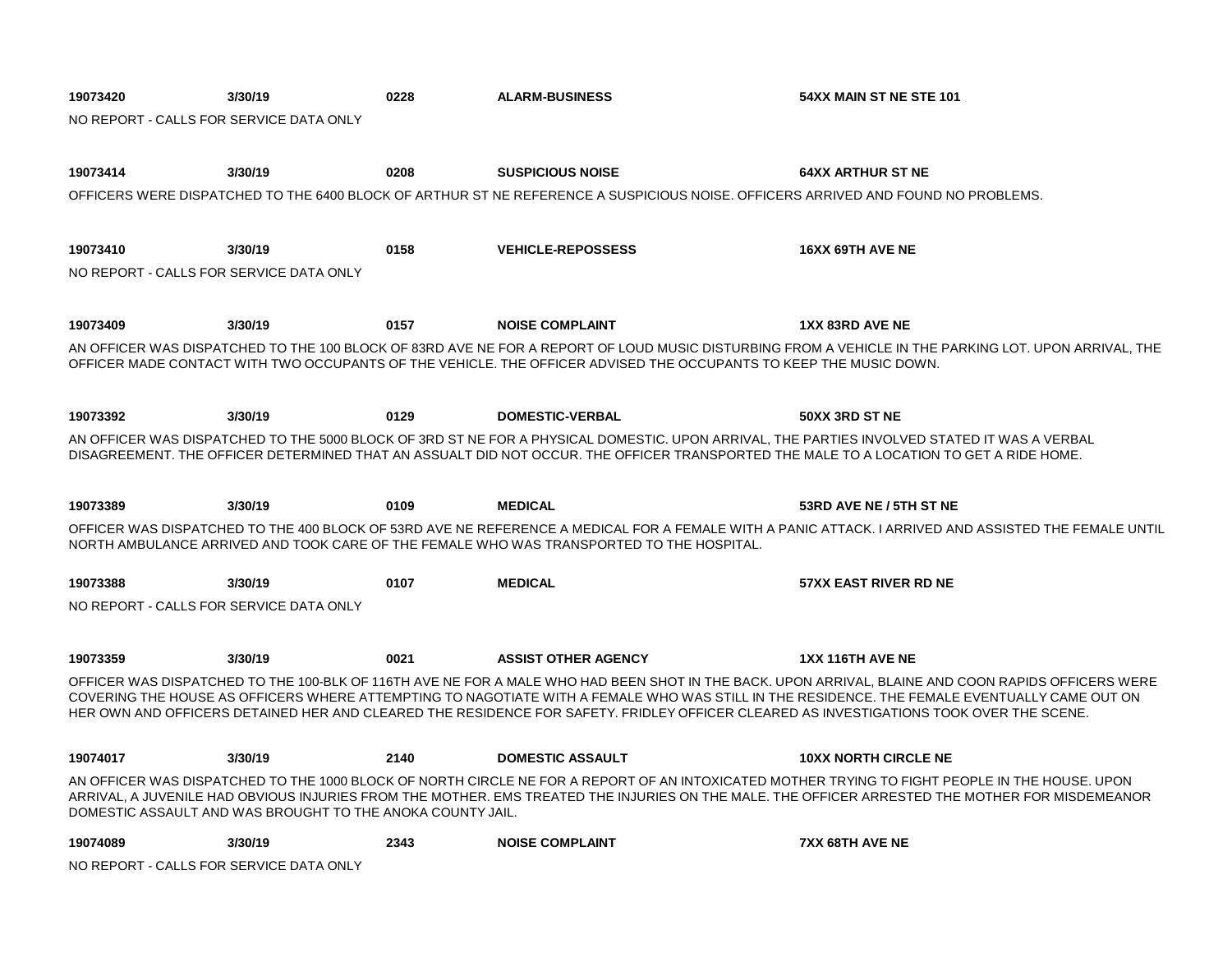| 19073986                                | 3/30/19 | 2140 | <b>ASSIST OTHER AGENCY</b>   | 53RD AVE NE / 7TH ST NE                                                                                                                                                                                                                                                                          |
|-----------------------------------------|---------|------|------------------------------|--------------------------------------------------------------------------------------------------------------------------------------------------------------------------------------------------------------------------------------------------------------------------------------------------|
| TESTS.                                  |         |      |                              | FRIDLEY OFFICER ASSISTED COLUMBIA HEIGHTS POLICE DEPARTMENT REFERENCE A POSSIBLE DWI TRAFFIC STOP. FRIDLEY OFFICER STOOD BY AT THE FRIDLEY POLICE<br>DEPARTMENT AS THE COLUMIBA HEIGHTS OFFICER CONDUCTED HIS DWI INVESTIGATION AND WAS LATER CLEARED WHEN THE SUSPECT MALE DECLINED TO TAKE ANY |
| 19073943                                | 3/30/19 | 1957 | <b>PROPERTY DAMAGE</b>       | <b>OSBORNE RD NE / UNIVERSITY AVE NE</b>                                                                                                                                                                                                                                                         |
| NO REPORT - CALLS FOR SERVICE DATA ONLY |         |      |                              |                                                                                                                                                                                                                                                                                                  |
| 19073893                                | 3/30/19 | 1841 | <b>ASSIST OTHER AGENCY</b>   | <b>2XX NORTHTOWN DR NE</b>                                                                                                                                                                                                                                                                       |
| NO REPORT - CALLS FOR SERVICE DATA ONLY |         |      |                              |                                                                                                                                                                                                                                                                                                  |
| 19073878                                | 3/30/19 | 1814 | <b>ROAD AND DRIVING</b>      | <b>61XX RAINBOW DR NE</b>                                                                                                                                                                                                                                                                        |
| NO REPORT - CALLS FOR SERVICE DATA ONLY |         |      |                              |                                                                                                                                                                                                                                                                                                  |
| 19073876                                | 3/30/19 | 1809 | <b>MISCELLANEOUS OFFICER</b> | 1XX 83RD AVE NE                                                                                                                                                                                                                                                                                  |
| NO REPORT - CALLS FOR SERVICE DATA ONLY |         |      |                              |                                                                                                                                                                                                                                                                                                  |
| 19073858                                | 3/30/19 | 1737 | <b>ALARM-CO/FIRE</b>         | 9XX LYNDE DR NE                                                                                                                                                                                                                                                                                  |
| NO REPORT - CALLS FOR SERVICE DATA ONLY |         |      |                              |                                                                                                                                                                                                                                                                                                  |
| 19073809                                | 3/30/19 | 1638 | <b>MEDICAL</b>               | <b>81XX UNIVERSITY AVE NE</b>                                                                                                                                                                                                                                                                    |
| NO REPORT - CALLS FOR SERVICE DATA ONLY |         |      |                              |                                                                                                                                                                                                                                                                                                  |
| 19073787                                | 3/30/19 | 1607 | <b>PARKING COMPLAINT</b>     | <b>81XX UNIVERSITY AVE NE</b>                                                                                                                                                                                                                                                                    |
| NO REPORT - CALLS FOR SERVICE DATA ONLY |         |      |                              |                                                                                                                                                                                                                                                                                                  |
|                                         |         |      |                              |                                                                                                                                                                                                                                                                                                  |
| 19073776                                | 3/30/19 | 1539 | <b>MEDICAL</b>               | <b>83XX UNIVERSITY AVE NE</b>                                                                                                                                                                                                                                                                    |
| NO REPORT - CALLS FOR SERVICE DATA ONLY |         |      |                              |                                                                                                                                                                                                                                                                                                  |

| 19073698 | 3/30/19 | 1405 | DISORDERLY CONDUCT                                                                                | <b>52XX CENTRAL AVE NE</b>                                                                                                              |
|----------|---------|------|---------------------------------------------------------------------------------------------------|-----------------------------------------------------------------------------------------------------------------------------------------|
|          |         |      |                                                                                                   | OFFICER RESPONDED TO THE 5200 BLOCK OF CENTRAL AVE ON A REPORT OF AN EMPLOYEE WANTING A DISORDERLY GUEST REMOVED. UPON ARRIVAL OFFICERS |
|          |         |      | ATTEMPTED TO MEDIATE THE SITUATION. THE GUEST WAS LEFT PACKING HER BELONGINGS TO LEAVE THE HOTEL. |                                                                                                                                         |

| 19073703 | 3/30/19 | 1409 | <b>ACCIDENT-MV PD</b> | <b>81XX UNIVERSITY AVE NE</b>                                                                                                                   |
|----------|---------|------|-----------------------|-------------------------------------------------------------------------------------------------------------------------------------------------|
|          |         |      |                       | OFFICERS WERE DISPATCHED TO THE 8100 BLOCK OF UNIVERSITY AVE NE FOR A PROPERTY DAMAGE ACCIDENT IN THE LOT OF A BUSINESS. THERE WERE NO REPORTED |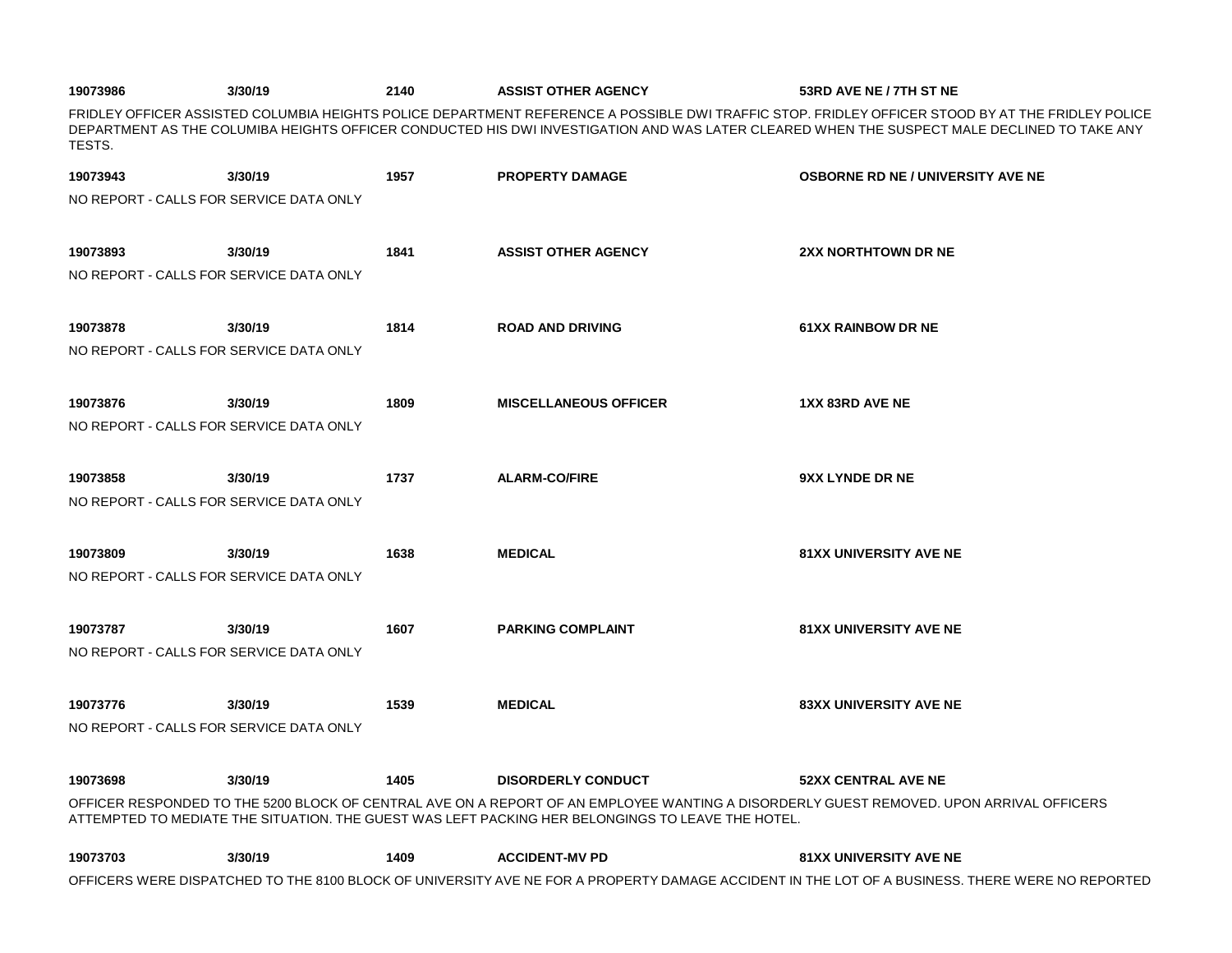INJURIES AND EXTREMELY MINOR DAMAGE WAS REPORTED. NEITHER OF THE VEHICLES WERE TOWED AND I DID NOT COMPLETE A MINNESOTA STATE ACCIDENT REPORT.

| 19073727                                | 3/30/19                                                 | 1447 | <b>ASSIST OTHER AGENCY</b>                                                                    | <b>59XX UNIVERSITY AVE NE</b>                                                                                                                                                                                                                                                               |
|-----------------------------------------|---------------------------------------------------------|------|-----------------------------------------------------------------------------------------------|---------------------------------------------------------------------------------------------------------------------------------------------------------------------------------------------------------------------------------------------------------------------------------------------|
| NO REPORT - CALLS FOR SERVICE DATA ONLY |                                                         |      |                                                                                               |                                                                                                                                                                                                                                                                                             |
|                                         |                                                         |      |                                                                                               |                                                                                                                                                                                                                                                                                             |
| 19073731                                | 3/30/19                                                 | 1454 | <b>ACCIDENT-MV PD</b>                                                                         | 2XX 57TH AVE NE                                                                                                                                                                                                                                                                             |
| AMOUNT OF DAMAGE TO EACH CAR.           |                                                         |      |                                                                                               | AN OFFICER RESPONDED TO A PARKING LOT IN THE 200 BLOCK OF 57TH AVE EN ON A PROPERTY DAMAGE ACCIDENT. ONE VEHICLE BACKED INTO A PARKED CAR. SMALL                                                                                                                                            |
| 19073770                                | 3/30/19                                                 | 1529 | <b>ACCIDENT-MV PD</b>                                                                         | <b>5XX OSBORNE RD NE</b>                                                                                                                                                                                                                                                                    |
|                                         | MINOR DAMAGES AND THERE WERE NO REPORTED INJURIES.      |      |                                                                                               | AN OFFICER WAS DISPATCHED TO THE 500 BLOCK OF OSBORNE RD NE FOR A TWO VEHICLE PROPERTY DAMAGE ACCIDENT IN THE PARKING LOT. TWO VEHICLES SUSTAINED                                                                                                                                           |
| 19073864                                | 3/30/19                                                 | 1743 | <b>ACCIDENT-MV HR PD</b>                                                                      | <b>66XX ANOKA ST NE</b>                                                                                                                                                                                                                                                                     |
|                                         | DAMAGE TO THE VEHICLE. THERE WERE NO OBVIOUS SUSPECTS.  |      |                                                                                               | OFFICER RESPONDED TO THE 6600 BLOCK OF ANOKA ST ON A PROPERTY DAMAGE HIT AND RUN THAT OCCURRED IN A DRIVEWAY. UPON ARRIVAL OFFICER OBSERVED THE                                                                                                                                             |
| 19073870                                | 3/30/19                                                 | 1752 | <b>CIVIL DISPUTE</b>                                                                          | 3XX 74TH AVE NE                                                                                                                                                                                                                                                                             |
| OFFICERS WERE DISPATCHED TO             |                                                         |      |                                                                                               |                                                                                                                                                                                                                                                                                             |
|                                         |                                                         |      |                                                                                               |                                                                                                                                                                                                                                                                                             |
| 19073990                                | 3/30/19                                                 | 2105 | <b>NOISE COMPLAINT</b>                                                                        | <b>78XX EAST RIVER RD NE</b>                                                                                                                                                                                                                                                                |
|                                         | OFFICERS SPOKE WITH THE TENANT AND CLEARED.             |      |                                                                                               | OFFICERS WERE DISPATCHED TO THE 7800-BLK OF EAST RIVER RD NE FOR A LOUD MUSIC NOISE COMPLAINT. UPON ARRIVAL, OFFICERS DID NOT FIND ANY DISTURBANCE.                                                                                                                                         |
| 19074024                                | 3/30/19                                                 | 2152 | <b>CHECK WELFARE</b>                                                                          | 2XX 57TH PL NE                                                                                                                                                                                                                                                                              |
|                                         |                                                         |      | FATHER AND OBSERVED THE CHILDREN IN WHICH APPEARED TO BE SAFE AND NOT IN DANGER.              | AN OFFICER WAS DISPATCHED TO A PHONE CALL REGARDING A WELFARE CHECK OF TWO CHILDREN IN THE 200 BLOCK OF 57TH PL NE. THE COMPLAINANT REQUESTED<br>OFFICERS TO CHECK THE WELFARE OF HER TWO CHILDREN THAT WERE WITH THE CHILDREN'S FATHER. THE OFFICER WENT TO THE RESIDENCE AND SPOKE TO THE |
| 19074037                                | 3/30/19                                                 | 2214 | <b>NOISE COMPLAINT</b>                                                                        | 52XX 3RD ST NE                                                                                                                                                                                                                                                                              |
|                                         |                                                         |      | AN APARTMENT. THE OFFICER SPOKE TO THE TENANT WHO ADVISED THAT SHE WOULD TURN THE MUSIC DOWN. | AN OFFICER WAS DISPATCHED TO A NOISE COMPLAINT IN THE 5200 BLOCK OF 3RD ST NE. THE OFFICER ARRIVED AT THE LOCATION AND HEARD LOUD MUSIC COMING FROM                                                                                                                                         |
| 19074090                                | 3/30/19                                                 | 2343 | THEFT / RECEIVING STOLEN PROPERTY                                                             | <b>56XX HACKMANN AVE NE</b>                                                                                                                                                                                                                                                                 |
|                                         | WHICH INCLUDED THE SUSPECT LEAVING IN A STOLEN VEHICLE. |      |                                                                                               | OFFICER WAS DISPATCHED TO THE 5600 BLOCK OF HACKMANN AVE NE REFERENCE A THEFT THAT HAD JUST OCCURRED. OFFICER COMPLETED A REPORT FOR THE THEFT                                                                                                                                              |
| 19073453                                | 3/30/19                                                 | 0446 | <b>ALARM-BUSINESS</b>                                                                         | <b>10XX EAST MOORE LAKE DR NE</b>                                                                                                                                                                                                                                                           |
|                                         |                                                         |      |                                                                                               | AN OFFICER WAS DISPATCHED TO THE 1000 BLOCK OF EAST MOORE LAKE DRINE FOR AN ALARM LIRON ARRIVAL. THE OFFICER DETERMINED IT WAS A FALSE ALARM AND                                                                                                                                            |

AN OFFICER WAS DISPATCHED TO THE 1000 BLOCK OF EAST MOORE LAKE DR NE FOR AN ALARM. UPON ARRIVAL, THE OFFICER DETERMINED IT WAS A FALSE ALARM AND MADE CONTACT WITH THE KEYHOLDER. THE OFFICER LEFT A FALSE ALARM CARD IN THE DOOR.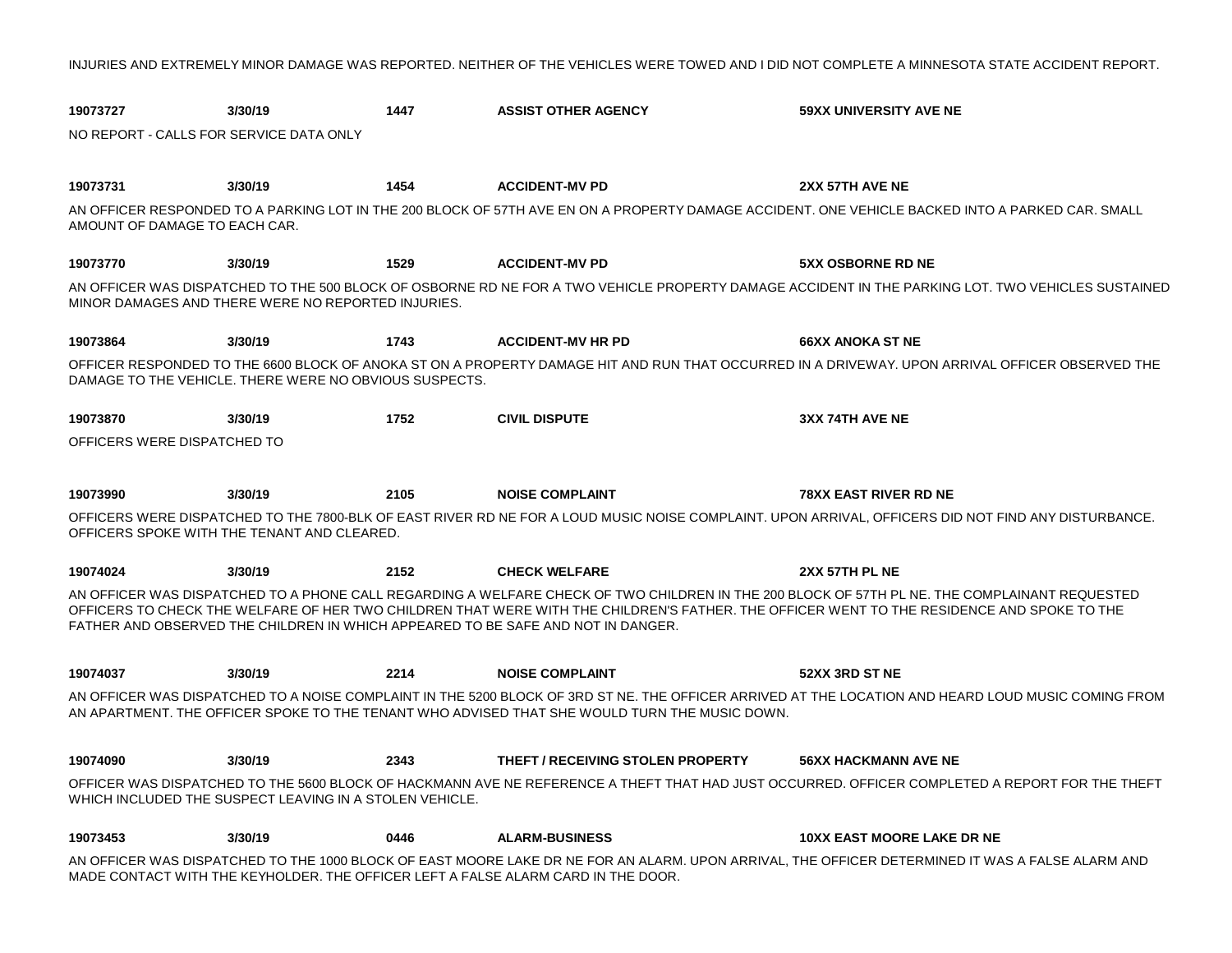| 19073541                                | 3/30/19                                                                                                                                     | 0948 | <b>MEDICAL</b>                                                                                                                       | <b>10XX NORTH CIRCLE NE</b>                                                                                                                           |  |  |
|-----------------------------------------|---------------------------------------------------------------------------------------------------------------------------------------------|------|--------------------------------------------------------------------------------------------------------------------------------------|-------------------------------------------------------------------------------------------------------------------------------------------------------|--|--|
| NO REPORT - CALLS FOR SERVICE DATA ONLY |                                                                                                                                             |      |                                                                                                                                      |                                                                                                                                                       |  |  |
|                                         |                                                                                                                                             |      |                                                                                                                                      |                                                                                                                                                       |  |  |
| 19073554                                | 3/30/19                                                                                                                                     | 1002 | <b>ALARM-BUSINESS</b>                                                                                                                | <b>13XX MISSISSIPPI ST NE</b>                                                                                                                         |  |  |
| NO REPORT - CALLS FOR SERVICE DATA ONLY |                                                                                                                                             |      |                                                                                                                                      |                                                                                                                                                       |  |  |
|                                         |                                                                                                                                             |      |                                                                                                                                      |                                                                                                                                                       |  |  |
| 19073559                                | 3/30/19                                                                                                                                     | 1014 | <b>DISORDERLY CONDUCT</b>                                                                                                            | 2XX 57TH AVE NE                                                                                                                                       |  |  |
|                                         | AN INDIVIDUAL STAYING IN THE 200 BLOCK OF 57TH AVE NE REPORTED THAT A MALE ATTEMPTED TO FOLLOW HER INTO HER ROOM. THE MALE WAS NOT LOCATED. |      |                                                                                                                                      |                                                                                                                                                       |  |  |
|                                         |                                                                                                                                             |      |                                                                                                                                      |                                                                                                                                                       |  |  |
| 19073695                                | 3/30/19                                                                                                                                     | 1357 | <b>CHECK WELFARE</b>                                                                                                                 | <b>65XX UNIVERSITY AVE NE</b>                                                                                                                         |  |  |
|                                         |                                                                                                                                             |      |                                                                                                                                      | DISPATCHED TO THE 6500 BLOCK OF UNIVERSITY AVE NE ON REPORT OF A FEMALE CUSTOMER WHO HAD LEFT THE BUSINESS AFTER ADVISING SHE HAD BEEN IN A           |  |  |
|                                         |                                                                                                                                             |      | DOMESTIC. A WELFARE CHECK WAS PLACED ON THE VEHICLE THE FEMALE LEFT IN AND HER ADDRESS WAS CHECKED.                                  |                                                                                                                                                       |  |  |
|                                         |                                                                                                                                             |      |                                                                                                                                      |                                                                                                                                                       |  |  |
| 19074339                                | 3/30/19                                                                                                                                     | 1100 | <b>THEFT</b>                                                                                                                         | 1XX 83RD AVE NE                                                                                                                                       |  |  |
|                                         |                                                                                                                                             |      | I WAS DISPATCHED TO THE POLICE DEPARTMENT TO TAKE A REPORT ABOUT A THEFT THAT HAD OCCURRED IN THE 160-BLK 83RD AVE NE.               |                                                                                                                                                       |  |  |
|                                         |                                                                                                                                             |      |                                                                                                                                      |                                                                                                                                                       |  |  |
| 19073610                                | 3/30/19                                                                                                                                     | 1148 | <b>ACCIDENT</b>                                                                                                                      | <b>53XX CENTRAL AVE NE</b>                                                                                                                            |  |  |
|                                         |                                                                                                                                             |      | VEHICLE WHILE ATTEMPTING TO PARK. INFORMATION WAS GATHERED AND BOTH PARTIES WERE RELEASED FROM THE SCENE WITH NO REPORT OF INJURIES. | DISPATCHED TO THE 5300 BLOCK OF CENTRAL AVE NE ON REPORT OF A PROPERTY DAMAGE ACCIDENT. UPON ARRIVAL, POLICE LEARNED A VEHICLE STRUCK A PARKED        |  |  |
| 19073603                                | 3/30/19                                                                                                                                     | 1130 | <b>MEDICAL</b>                                                                                                                       | 2XX 53RD AVE NE                                                                                                                                       |  |  |
| NO REPORT - CALLS FOR SERVICE DATA ONLY |                                                                                                                                             |      |                                                                                                                                      |                                                                                                                                                       |  |  |
|                                         |                                                                                                                                             |      |                                                                                                                                      |                                                                                                                                                       |  |  |
| 19073581                                | 3/30/19                                                                                                                                     | 1049 | <b>PUBLIC ASSIST</b>                                                                                                                 | <b>16XX 69TH AVE NE</b>                                                                                                                               |  |  |
|                                         |                                                                                                                                             |      | AN OFFICER MET AN INDIVIDUAL AT BASE AND ATTEMPTED TO ASSIST HIM WITH RETRIEVING PAPERWORK. THE ATTEMPT WAS UNSUCCESSFUL.            |                                                                                                                                                       |  |  |
|                                         |                                                                                                                                             |      |                                                                                                                                      |                                                                                                                                                       |  |  |
| 19073568                                | 3/30/19                                                                                                                                     | 1025 | <b>MEDICAL</b>                                                                                                                       | 4XX MISSISSIPPI ST NE                                                                                                                                 |  |  |
| NO REPORT - CALLS FOR SERVICE DATA ONLY |                                                                                                                                             |      |                                                                                                                                      |                                                                                                                                                       |  |  |
|                                         |                                                                                                                                             |      |                                                                                                                                      |                                                                                                                                                       |  |  |
| 19073566                                | 3/30/19                                                                                                                                     | 1023 | <b>ANIMAL COMPLAINT</b>                                                                                                              | <b>52XX LINCOLN ST NE</b>                                                                                                                             |  |  |
|                                         |                                                                                                                                             |      |                                                                                                                                      | CSO WAS DISPATCHED TO THE LOCATION FOR A REPORT OF A LOOSE PIT-BULL IN THE CALLER'S BACKYARD. UPON ARRIVAL, CSO WAS ABLE TO CONTAIN THE PIT-BULL. CSO |  |  |
|                                         | WAS ABLE TO LOCATE THE OWNER OF THE DOG AND RETURN THE DOG HOME.                                                                            |      |                                                                                                                                      |                                                                                                                                                       |  |  |
| 19073630                                | 3/30/19                                                                                                                                     | 1224 | <b>RUNAWAY JUVENILE</b>                                                                                                              | 75XX 4TH ST NE                                                                                                                                        |  |  |
|                                         |                                                                                                                                             |      | OFFICERS WERE ADVISED OF A VEHICLE LOCATED IN THE 7500 BLOCK OF 4TH ST NE THAT HAD A KOPS ALERT FOR A RUNAWAY JUVENILE               |                                                                                                                                                       |  |  |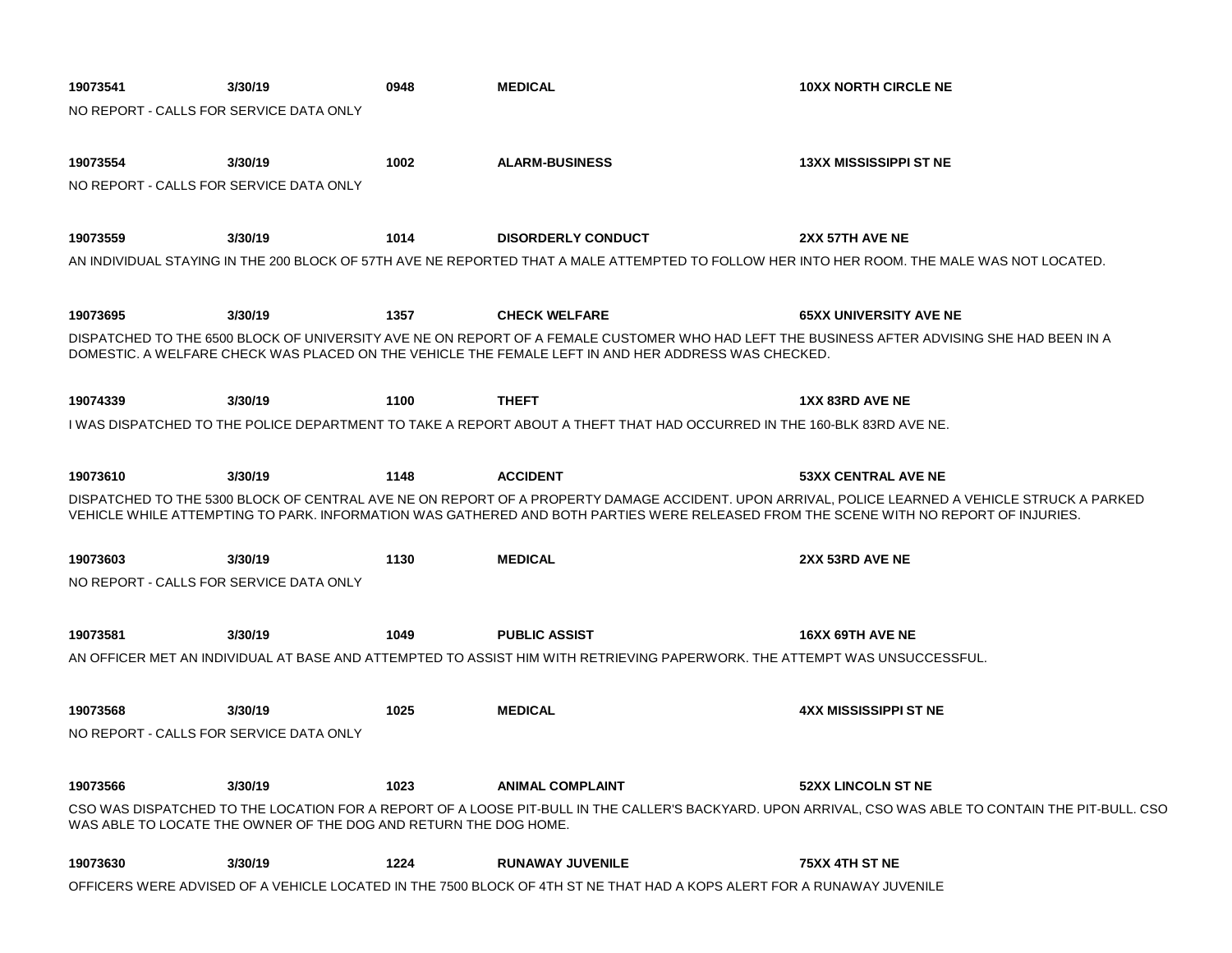| 19072694                                | 3/29/19                                                        | 1154 | <b>MEDICAL</b>                                                                       | <b>73XX MEMORY LN NE</b>                                                                                                                        |
|-----------------------------------------|----------------------------------------------------------------|------|--------------------------------------------------------------------------------------|-------------------------------------------------------------------------------------------------------------------------------------------------|
| NO REPORT - CALLS FOR SERVICE DATA ONLY |                                                                |      |                                                                                      |                                                                                                                                                 |
|                                         |                                                                |      |                                                                                      |                                                                                                                                                 |
| 19072651                                | 3/29/19                                                        | 1109 | <b>MEDICAL</b>                                                                       | <b>12XX EAST MOORE LAKE DR NE</b>                                                                                                               |
| NO REPORT - CALLS FOR SERVICE DATA ONLY |                                                                |      |                                                                                      |                                                                                                                                                 |
|                                         |                                                                |      |                                                                                      |                                                                                                                                                 |
|                                         |                                                                |      | <b>TRAFFIC COMPLAINT</b>                                                             | 73RD AVE NE / HIGHWAY 65 NE                                                                                                                     |
| 19072637                                | 3/29/19                                                        | 1049 |                                                                                      |                                                                                                                                                 |
| NO REPORT - CALLS FOR SERVICE DATA ONLY |                                                                |      |                                                                                      |                                                                                                                                                 |
|                                         |                                                                |      |                                                                                      |                                                                                                                                                 |
| 19072600                                | 3/29/19                                                        | 1013 | <b>ALARM-BUSINESS</b>                                                                | <b>65XX UNIVERSITY AVE NE</b>                                                                                                                   |
| NO REPORT - CALLS FOR SERVICE DATA ONLY |                                                                |      |                                                                                      |                                                                                                                                                 |
|                                         |                                                                |      |                                                                                      |                                                                                                                                                 |
| 19072561                                | 3/29/19                                                        | 0934 | <b>ALARM-BUSINESS</b>                                                                | <b>78XX UNIVERSITY AVE NE</b>                                                                                                                   |
| NO REPORT - CALLS FOR SERVICE DATA ONLY |                                                                |      |                                                                                      |                                                                                                                                                 |
|                                         |                                                                |      |                                                                                      |                                                                                                                                                 |
| 19072452                                | 3/29/19                                                        | 0600 | <b>MEDICAL</b>                                                                       | <b>50XX TOPPER LN NE</b>                                                                                                                        |
| NO REPORT - CALLS FOR SERVICE DATA ONLY |                                                                |      |                                                                                      |                                                                                                                                                 |
|                                         |                                                                |      |                                                                                      |                                                                                                                                                 |
| 19072502                                | 3/29/19                                                        | 0808 | <b>ALARM-BUSINESS</b>                                                                | <b>72XX UNIVERSITY AVE NE</b>                                                                                                                   |
| NO REPORT - CALLS FOR SERVICE DATA ONLY |                                                                |      |                                                                                      |                                                                                                                                                 |
|                                         |                                                                |      |                                                                                      |                                                                                                                                                 |
|                                         |                                                                |      |                                                                                      |                                                                                                                                                 |
| 19072712                                | 3/29/19                                                        | 1218 | <b>ACCIDENT-MV PD</b>                                                                | <b>4300-BLK EAST RIVER RD NE</b>                                                                                                                |
|                                         |                                                                |      | ANOTHER CAUSING NO INJURIES. INFORMATION WAS GATHERED AND ALL PARTIES WERE RELEASED. | DISPATCHED TO THE 4300 BLOCK OF EAST RIVER RD NE ON REPORT OF A PROPERTY DAMAGE ACCIDENT. UPON ARRIVAL, POLICE LEARNED ONE VEHICLE REAR-ENDED   |
|                                         |                                                                |      |                                                                                      |                                                                                                                                                 |
| 19072775                                | 3/29/19                                                        | 1324 | <b>SUSPICIOUS VEHICLE</b>                                                            | 59XX 4TH ST NE                                                                                                                                  |
|                                         |                                                                |      |                                                                                      | DISPATCHED TO THE 5900 BLOCK OF 4TH ST NE ON REPORT OF A SUSPICIOUS VEHICLE. UPON ARRIVAL, POLICE LEARNED THE OWNER WAS INVOLVED IN AN ACCIDENT |
| DAYS PRIOR WHICH WAS NOT REPORTED.      |                                                                |      |                                                                                      |                                                                                                                                                 |
| 19073004                                | 3/29/19                                                        | 1712 | <b>THEFT-SHOPLIFTING</b>                                                             | <b>84XX UNIVERSITY AVE NE</b>                                                                                                                   |
|                                         |                                                                |      |                                                                                      | AN OFFICER WAS DISPATCHED TO THE 8400 BLOCK OF UNIVERSITY AVE NE FOR A FEMALE SHOPLIFTER IN CUSTODY. THE FEMALE STOLE \$50.94 WORTH OF FEMALE   |
|                                         | HYGIENE PRODUCTS. THE FEMALE WAS CITED FOR THEFT AND RELEASED. |      |                                                                                      |                                                                                                                                                 |
|                                         |                                                                |      |                                                                                      |                                                                                                                                                 |
| 19073117                                | 3/29/19                                                        | 1929 | <b>RUNAWAY JUVENILE</b>                                                              | <b>65XX CHANNEL RD NE</b>                                                                                                                       |
|                                         |                                                                |      |                                                                                      | OFFICERS WERE DISPATCHED TO THE 6500 BLOCK OF CHANNEL RD NE REFERENCE A DOMESTIC DISTURBANCE AND RUNAWAY JUVENILE REPORT. OFFICERS LOCATED THE  |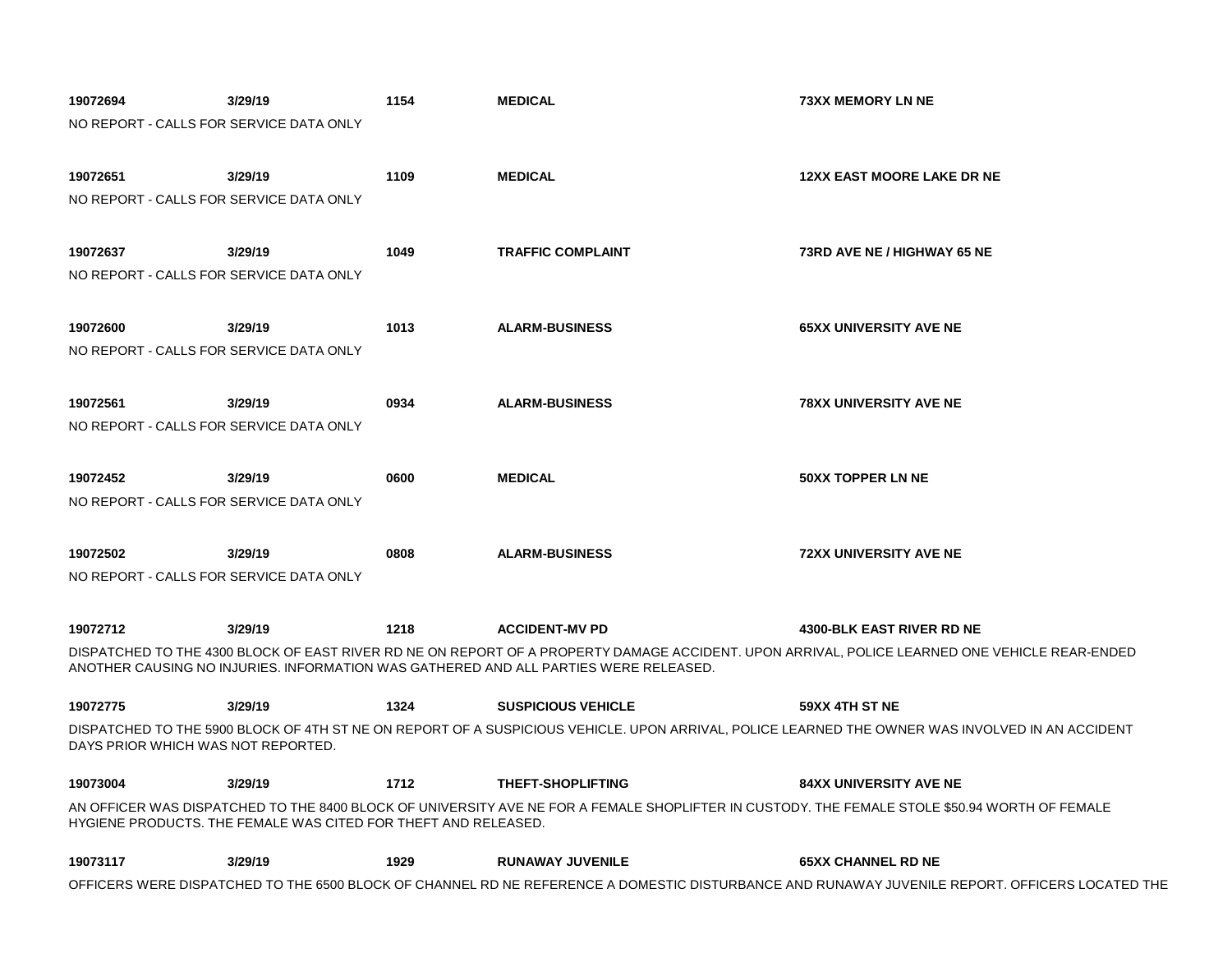| JUVENILE WHO WAS RETURNED TO THE PARENTS. |  |  |
|-------------------------------------------|--|--|
|-------------------------------------------|--|--|

| 19073322                                | 3/29/19                                                                      | 2327 | <b>TRAFFIC STOP</b>                                                                                    | UNIVERSITY AVENUE EAST SERVICE RD NE / 7TH ST NE                                                                                                                                                                                                                                                |
|-----------------------------------------|------------------------------------------------------------------------------|------|--------------------------------------------------------------------------------------------------------|-------------------------------------------------------------------------------------------------------------------------------------------------------------------------------------------------------------------------------------------------------------------------------------------------|
|                                         | WERE REMOVED FROM THE VEHICLE TO BE DESTROYED.                               |      |                                                                                                        | OFFICER CONDUCTED A TRAFFIC STOP ON A VEHICLE IN THE 5600 BLOCK OF UNIVERSITY AVE EAST SERVICE RD NE DUE TO A TRAFFIC OFFENSE. THE LICENSE PLATES                                                                                                                                               |
| 19073308                                | 3/29/19                                                                      | 2308 | <b>SUSPICIOUS ACTIVITY</b>                                                                             | 64XX 5TH ST NE                                                                                                                                                                                                                                                                                  |
|                                         | VEHICLE. OFFICERS FOUND NO EVIDENCE OF ANY CRIMES.                           |      |                                                                                                        | OFFICERS WERE DISPATCHED TO THE 6400 BLOCK OF 5TH ST NE REFERENCE SUSPICIOUS ACTIVITY INVOLVING PEOPLE POSSIBLY ATTEMPTING TO STEAL GAS FROM A                                                                                                                                                  |
| 19073223                                | 3/29/19                                                                      | 2127 | <b>DOMESTIC-VERBAL</b>                                                                                 | <b>56XX EAST RIVER RD NE</b>                                                                                                                                                                                                                                                                    |
| NO REPORT - CALLS FOR SERVICE DATA ONLY |                                                                              |      |                                                                                                        |                                                                                                                                                                                                                                                                                                 |
| 19073173                                | 3/29/19                                                                      | 2034 | <b>MEDICAL</b>                                                                                         | <b>15XX 73H AVE NE</b>                                                                                                                                                                                                                                                                          |
|                                         |                                                                              |      | STAFF MEMBER DID NOT WANT TO PRESS CHARGES FOR THE DAMAGE. THE CLIENT WAS TRANSPORTED TO THE HOSPITAL. | AN OFFICER WAS DISPATCHED TO THE 1500 BLOCK OF 73H FOR A MEDICAL. THE CLIENT PUNCHED THE WALL AND HURT THEIR HAND. UPON ARRIVAL. THE GROUP HOME                                                                                                                                                 |
| 19073134                                | 3/29/19                                                                      | 1952 | <b>CHECK WELFARE</b>                                                                                   | UNIVERSITY AVE NE / 61ST AVE NE                                                                                                                                                                                                                                                                 |
|                                         | CONSCIOUS AND HE WAS INTOXICATED. THE OFFICER TRANSPORTED THE MALE HOME.     |      |                                                                                                        | AN OFFICER WAS DISPATCHED TO THE 6100 BLOCK OF UNIVERSITY AVE NE TO CHECK THE WELFARE OF A MALE LAYING ON THE SIDEWALK. UPON ARRIVAL, THE MALE WAS                                                                                                                                              |
| 19073115                                | 3/29/19                                                                      | 1923 | <b>SUSPICIOUS ACTIVITY</b>                                                                             | <b>77XX RANCHERS RD NE</b>                                                                                                                                                                                                                                                                      |
| AREA.                                   |                                                                              |      |                                                                                                        | AN OFFICER WAS DISPATCHED TO A SUSPICIOUS OCCUPIED VEHICLE PARKED NEAR A CLOSED BUSINESS IN THE 7700 BLOCK OF RANCHERS RD NE. UPON ARRIVAL. THE<br>OFFICER MADE CONTACT WITH TWO FEMALES WHO WERE LOOKING FOR ROCKS TO COLLECT. THE OFFICER ADVISED THEM TO PUT THE ROCKS BACK AND TO LEAVE THE |
| 19073095                                | 3/29/19                                                                      | 1848 | <b>CHECK WELFARE</b>                                                                                   | <b>4XX 75TH AVE NE</b>                                                                                                                                                                                                                                                                          |
|                                         | ADVISED THERE WERE NO ISSUES. THE CALLER WAS ADVISED.                        |      |                                                                                                        | AN OFFICER WAS DISPATCHED TO THE 400 BLOCK OF 75TH AVE NE TO CHECK THE WELFARE OF A RESIDENT. THE OFFICER MADE CONTACT WITH THE RESIDENT WHO                                                                                                                                                    |
| 19073037                                | 3/29/19                                                                      | 1744 | <b>ANIMAL COMPLAINT</b>                                                                                | 55XX 7TH ST NE                                                                                                                                                                                                                                                                                  |
| NO REPORT - CALLS FOR SERVICE DATA ONLY |                                                                              |      |                                                                                                        |                                                                                                                                                                                                                                                                                                 |
| 19073020                                | 3/29/19                                                                      | 1726 | <b>MEDICAL</b>                                                                                         | <b>57XX EAST RIVER RD NE</b>                                                                                                                                                                                                                                                                    |
| NO REPORT - CALLS FOR SERVICE DATA ONLY |                                                                              |      |                                                                                                        |                                                                                                                                                                                                                                                                                                 |
| 19072416                                | 3/29/19                                                                      | 0246 | <b>SUSPICIOUS ACTIVITY</b>                                                                             | <b>5XX OSBORNE RD NE</b>                                                                                                                                                                                                                                                                        |
|                                         | UNIVERSITY AVE NE. MALE WANTED TO TELL OFFICERS THANK YOU FOR THEIR SERVICE. |      |                                                                                                        | OFFICER RESPONDED TO REPORTS OF A SUSPICIOUS MALE LOOKING FOR POLICE IN THE 500 BLOCK OF OSBORNE RD NE. OFFICER FOUND THE MALE IN THE 8100 BLOCK OF                                                                                                                                             |
| 19072365                                | 3/29/19                                                                      | 0100 | 911 HANG-UP                                                                                            | 9XX HATHAWAY LN NE                                                                                                                                                                                                                                                                              |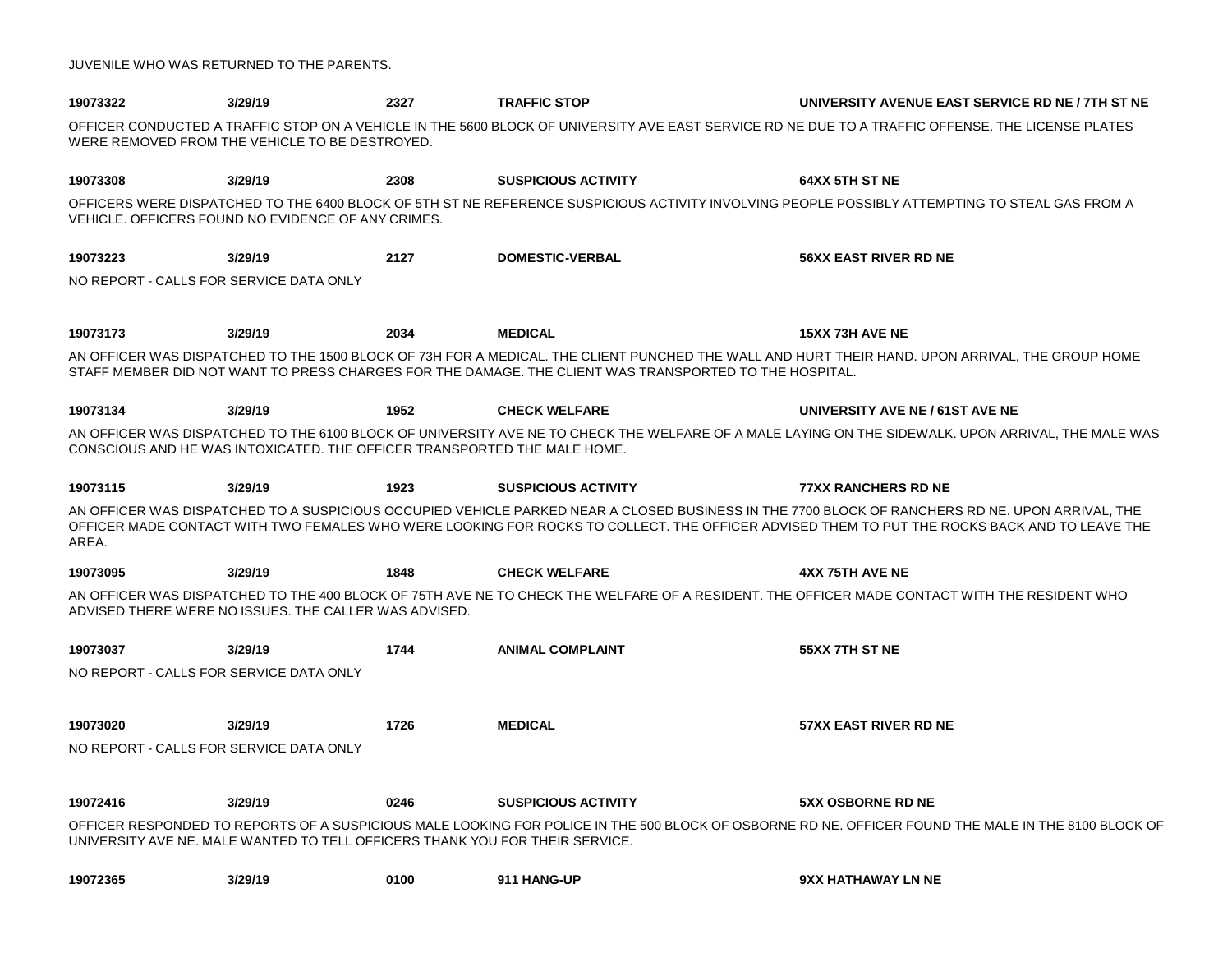| 19072364                                | 3/29/19                                                   | 0058 | <b>WARRANT ARREST</b>                                                                                                      | 5600-BLK CENTRAL AVE NE                                                                                                                                                                                                                                                                                                                                                                                                                              |
|-----------------------------------------|-----------------------------------------------------------|------|----------------------------------------------------------------------------------------------------------------------------|------------------------------------------------------------------------------------------------------------------------------------------------------------------------------------------------------------------------------------------------------------------------------------------------------------------------------------------------------------------------------------------------------------------------------------------------------|
|                                         |                                                           |      | ANOKA COUNTY FOR RECEIVING STOLEN PROPERTY. THE MALE WAS TRANSPORTED TO ANOKA COUNTY JAIL.                                 | AN OFFICER CONDUCTED A TRAFFIC STOP IN THE 5600 BLOCK OF CENTRAL AVE NE. THE DRIVER WAS TAKEN INTO CUSTODY FOR A CONFIRMED FELONY WARRANT OUT OF                                                                                                                                                                                                                                                                                                     |
| 19072334                                | 3/29/19                                                   | 0011 | <b>PUBLIC ASSIST</b>                                                                                                       | 62XX 5TH ST NE                                                                                                                                                                                                                                                                                                                                                                                                                                       |
|                                         |                                                           |      | OFFICERS ASSISTED WITH AN UNWANTED MALE IN THE 6200 BLOCK OF 5TH ST. THE MALE WAS TRANSPORTED TO A NEARBY TRANSIT STATION. |                                                                                                                                                                                                                                                                                                                                                                                                                                                      |
| 19072698                                | 3/29/19                                                   | 1221 | <b>ANIMAL COMPLAINT</b>                                                                                                    | 60XX 3RD ST NE                                                                                                                                                                                                                                                                                                                                                                                                                                       |
|                                         |                                                           |      | DISPATCHED TO 6000 BLOCK OF 3RD ST NE FOR A DOG AT LARGE. DOG WAS TAKEN TO DOVER KENNEL.                                   |                                                                                                                                                                                                                                                                                                                                                                                                                                                      |
| 19073210                                | 3/29/19                                                   | 2113 | <b>SUSPICIOUS ACTIVITY</b>                                                                                                 | <b>EAST RIVER RD NE / OSBORNE RD NE</b>                                                                                                                                                                                                                                                                                                                                                                                                              |
|                                         | CRIMINAL ACTIVITY AFTER SPEAKING WITH THE MALE.           |      |                                                                                                                            | AN OFFICER WAS DISPATCHED TO OSBORNE RD NE/EAST RIVER RD NE FOR A SUSPICIOUS MALE WITH A HOSE. UPON ARRIVAL. THE OFFICER FOUND THERE WAS NO                                                                                                                                                                                                                                                                                                          |
| 19073280                                | 3/29/19                                                   | 2241 | <b>CIVIL DISPUTE</b>                                                                                                       | <b>12XX NORTON AVE NE</b>                                                                                                                                                                                                                                                                                                                                                                                                                            |
|                                         |                                                           |      | CHARGED WITH THEFT. I ADVISED HIM THE ISSUE WAS CIVIL AND TO CONTACT THE MOVING COMPANY AND CLEARED.                       | OFFICER WAS DISPATCHED TO A PHONE CALL REPORT FOR A MALE WHO WANTED TO DOCUMENT GETTING THE WRONG ITEMS DELIVERED TO HIS HOUSE AFTER A HOUSE<br>FIRE. THE COMPLAIANANT STATED THAT HIS HOUSE WAS INVOLVED IN A FIRE AND HIS INSURANCE AGAENCY ARRANGED A MOVING COMPANY TO MOVE HIS ITEMS TO HIS<br>NEW HOUSE. ONCE THE ITEMS WERE DELIVERED, HE NOTICED THAT HALF THE ITEMS WERE NOT HIS. THE MALE WANTED THE INCIDENT DOCUMENTED SO HE WOULDN'T BE |
| 19073284                                | 3/29/19                                                   | 2244 | <b>DOMESTIC-VERBAL</b>                                                                                                     | 52XX 3RD ST NE                                                                                                                                                                                                                                                                                                                                                                                                                                       |
|                                         | OFFICER TRANSPORTED THE MALE TO HIS HOME.                 |      |                                                                                                                            | AN OFFICER WAS DISPATCHED TO A VERBAL DOMESTIC IN THE 5200 BLOCK OF 3RD ST NE. UPON ARRIVAL, THE OFFICER DETERMINED AN ASSAULT DID NOT OCCUR. THE                                                                                                                                                                                                                                                                                                    |
| 19073524                                | 3/29/19                                                   | 0909 | THEFT FROM MOTOR VEHICLE                                                                                                   | <b>64XX VAN BUREN ST NE</b>                                                                                                                                                                                                                                                                                                                                                                                                                          |
|                                         | OVERNIGHT. AN OLD PHONE WAS TAKEN. THERE ARE NO SUSPECTS. |      |                                                                                                                            | AN OFFICER TOOK A THEFT FROM MV/ MV TAMPERING REPORT IN THE 6400 BLOCK OF VAN BUREN ST NE. SOMEONE WENT THROUGH THE COMPLAINANT'S VEHICLES                                                                                                                                                                                                                                                                                                           |
| 19072990                                | 3/29/19                                                   | 1654 | <b>DISORDERLY CONDUCT</b>                                                                                                  | 54XX 5TH ST NE                                                                                                                                                                                                                                                                                                                                                                                                                                       |
|                                         |                                                           |      | A CITIZEN REPORTED A TENANT IN HER BUILDING THREATENED TO HIRE SOMEONE TO BEAT HER UP.                                     |                                                                                                                                                                                                                                                                                                                                                                                                                                                      |
| 19072961                                | 3/29/19                                                   | 1632 | <b>ROAD AND DRIVING</b>                                                                                                    | ARTHUR ST NE / WEST BAVARIAN PASS NE                                                                                                                                                                                                                                                                                                                                                                                                                 |
| NO REPORT - CALLS FOR SERVICE DATA ONLY |                                                           |      |                                                                                                                            |                                                                                                                                                                                                                                                                                                                                                                                                                                                      |
| 19072984                                | 3/29/19                                                   | 1656 | <b>ROAD AND DRIVING</b>                                                                                                    | <b>CROWN RD NE / MAIN ST NE</b>                                                                                                                                                                                                                                                                                                                                                                                                                      |
| NO REPORT - CALLS FOR SERVICE DATA ONLY |                                                           |      |                                                                                                                            |                                                                                                                                                                                                                                                                                                                                                                                                                                                      |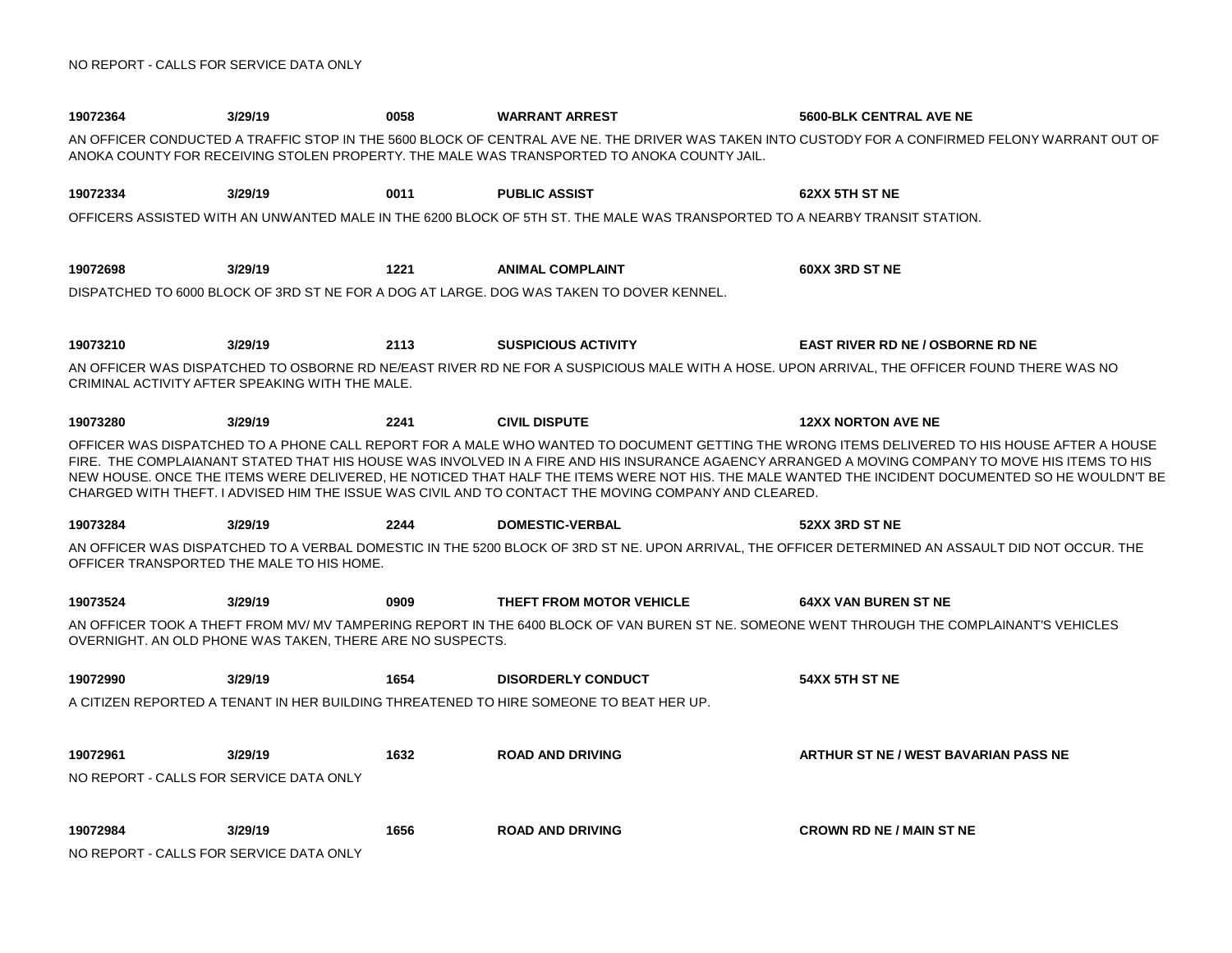| 19072944         | 3/29/19                                               | 1614 | <b>LOUD PARTY DISTURBING</b>                                                                                 | <b>63XX PIERCE ST NE</b>                                                                                                                                                                                                                                                                       |
|------------------|-------------------------------------------------------|------|--------------------------------------------------------------------------------------------------------------|------------------------------------------------------------------------------------------------------------------------------------------------------------------------------------------------------------------------------------------------------------------------------------------------|
|                  | NO REPORT - CALLS FOR SERVICE DATA ONLY               |      |                                                                                                              |                                                                                                                                                                                                                                                                                                |
| 19072916         | 3/29/19                                               | 1548 | <b>SUSPICIOUS ACTIVITY</b>                                                                                   | UNIVERSITY AVE NE / OSBORNE RD NE                                                                                                                                                                                                                                                              |
|                  |                                                       |      | THE AREA AND WERE UNABLE TO LOCATE THE VEHICLE. AN OFFICER SPOKE WITH THE CALLER WHO HAD NO FURTHER DETAILS. | OFFICERS WERE DISPATCHED TO THE AREA OF UNIVERSITY AVE NE/OSBORNE RD NE FOR A POSSIBLE ROLLING DOMESTIC IN A DARK COLORED SUV. OFFICERS CHECKED                                                                                                                                                |
| 19072897         | 3/29/19                                               | 1534 | <b>SUSPICIOUS ACTIVITY</b>                                                                                   | <b>67XX QUINCY ST NE</b>                                                                                                                                                                                                                                                                       |
|                  | NO REPORT - CALLS FOR SERVICE DATA ONLY               |      |                                                                                                              |                                                                                                                                                                                                                                                                                                |
| 19072842         | 3/29/19                                               | 1445 | <b>ALARM-RESIDENTIAL</b>                                                                                     | <b>57XX WASHINGTON ST NE</b>                                                                                                                                                                                                                                                                   |
|                  | NO REPORT - CALLS FOR SERVICE DATA ONLY               |      |                                                                                                              |                                                                                                                                                                                                                                                                                                |
| 19072817         | 3/29/19                                               | 1416 | <b>MOTORIST ASSIST</b>                                                                                       | UNIVERSITY AVE NE / OSBORNE RD NE                                                                                                                                                                                                                                                              |
|                  | NO REPORT - CALLS FOR SERVICE DATA ONLY               |      |                                                                                                              |                                                                                                                                                                                                                                                                                                |
| 19072773         | 3/29/19                                               | 1321 | <b>FOUND PROPERTY</b>                                                                                        | <b>6XX MISSISSIPPI ST NE</b>                                                                                                                                                                                                                                                                   |
|                  | NO REPORT - CALLS FOR SERVICE DATA ONLY               |      |                                                                                                              |                                                                                                                                                                                                                                                                                                |
| 19072746         | 3/29/19                                               | 1251 | <b>MISCELLANEOUS PUBLIC</b>                                                                                  | <b>60XX MAIN ST NE</b>                                                                                                                                                                                                                                                                         |
|                  | NO REPORT - CALLS FOR SERVICE DATA ONLY               |      |                                                                                                              |                                                                                                                                                                                                                                                                                                |
| 19072538         | 3/29/19                                               | 0901 | <b>MENTAL HEALTH</b>                                                                                         | <b>14XX GARDENA AVE NE</b>                                                                                                                                                                                                                                                                     |
| TO THE HOSPITAL. |                                                       |      |                                                                                                              | I WAS DISPATCHED TO A SCHOOL IN THE 1400-BLK GARDENA AVE NE ON REPORT OF A CHILD IN MENTAL HEALTH CRISIS. ON MY ARRIVAL, THE CHILD VOLUNTEERED TO GO                                                                                                                                           |
| 19070472         | 3/29/19                                               | 0603 | <b>ACCIDENT-MV PD</b>                                                                                        | 78TH AVE NE / BEECH ST NE                                                                                                                                                                                                                                                                      |
| COMPLETED.       |                                                       |      |                                                                                                              | AN OFFICER WAS DISPATCHED TO THE 7800 BLOCK OF BEECH ST NE FOR A PROPERTY DAMAGE ACCIDENT. UPON ARRIVAL, THE OFFICER CITED ONE OF THE DRIVER'S FOR<br>DAS AND CITED THE OTHER DRIVER FOR NO PROOF OF INSURANCE. BOTH DRIVERS WERE GIVEN A GREEN PROPERTY DAMAGE CARD. MN STATE ACCIDENT REPORT |
| 19072968         | 3/29/19                                               | 1635 | <b>DOMESTIC-VERBAL</b>                                                                                       | 58XX 2ND ST NE                                                                                                                                                                                                                                                                                 |
|                  | PHYSICAL ASSAULT OCCURRED AND THE ISSUE WAS MEDIATED. |      |                                                                                                              | OFFICERS WERE DISPATCHED TO THE 5800 BLOCK OF 2ND ST NE FOR A POSSIBLE FIGHT IN THE HALLWAY. OFFICERS ARRIVED AND SEPARATED ALL INVOLVED PARTIES. NO                                                                                                                                           |
| 19073198         | 3/29/19                                               | 2058 | <b>MISCELLANEOUS OFFICER</b>                                                                                 | 5XX 54TH AVE NE                                                                                                                                                                                                                                                                                |
|                  |                                                       |      |                                                                                                              | AN OFFICER WAS DISPATCHED TO A PHONE CALL, DANCO VIOLATION REPORT, FROM THE 500 BLOCK OF 54TH AVE NE. THE COMPLAINANT ADVISED THAT AN UNSERVED NO<br>CONTACT ORDER WAS IN PLACE BETWEEN HER AND HER JUVENILE DAUGHTER. THE COMPLAINANT ADVISED THAT THE ORDER WAS AGAINST HER AND THAT THE     |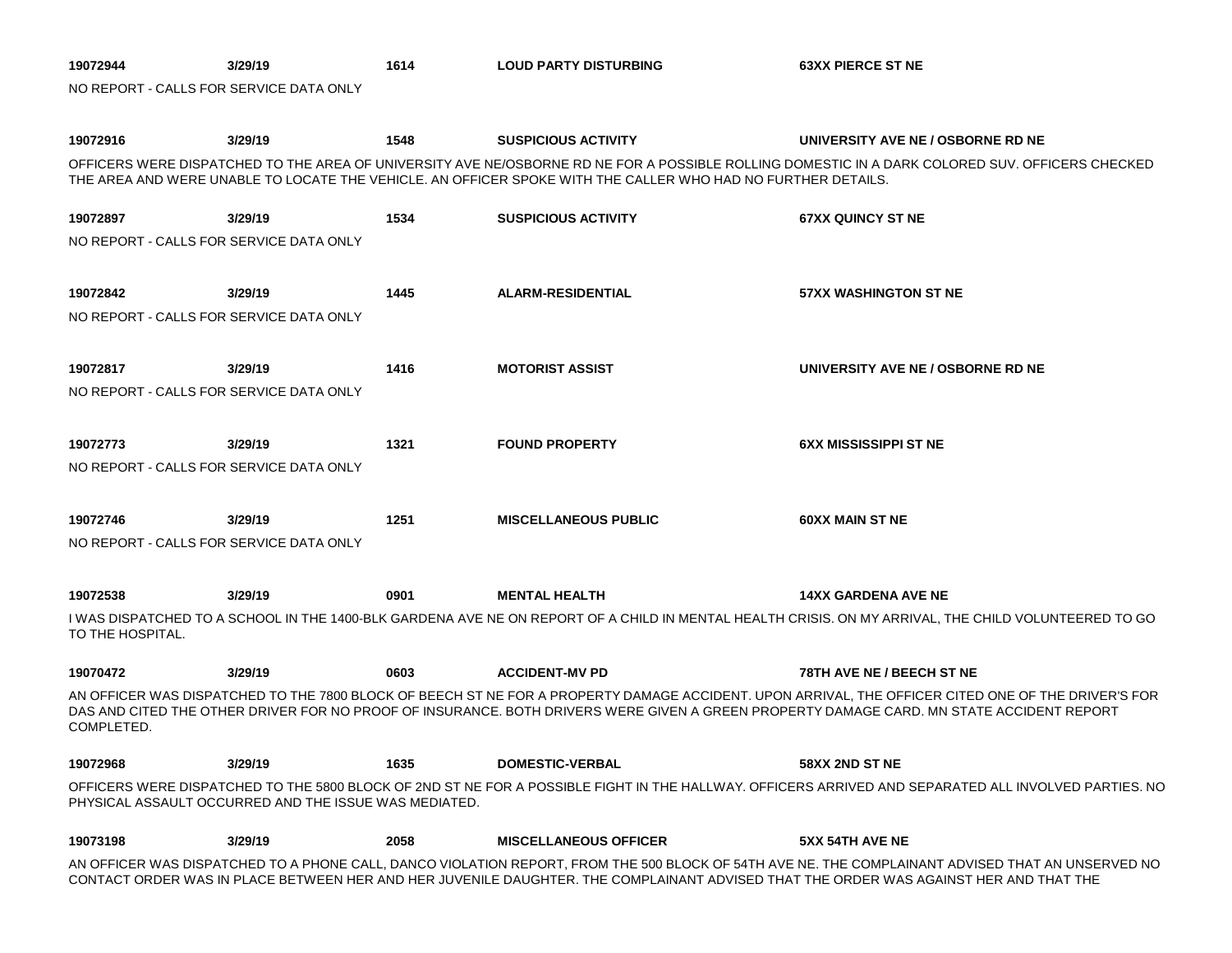DAUGHTER WAS HARASSING HER VIA TEXT AND PHONE CALLS. THE COMPLAINANT ADVISED SHE DID NOT REPLY BACK. THE OFFICER ADVISED NO VIOLATION OCCURRED DUE TO THE COMPLAINANT NOT RESPONDING.

**3/29/19 1007 3/29/19 1100 3/29/19 1810 3/29/19 1136 3/28/19 1705 3/28/19 1806 3/28/19 1836 3/28/19 1145 3/28/19 1157 3/28/19 1207 19075910 HARASSMENT 2XX LONGFELLOW ST NE** AN OFFICER RESPONDED TO THE FRIDLEY POLICE DEPARTMENT FOR A DELAYED HARASSMENT REPORT THAT OCCURRED IN THE 200 BLOCK OF LONGFELLOW ST NE. INFORMATION ONLY. **19074338 VEHICLE-STOLEN 62XX 5TH ST NE** OFFICERS WERE DISPATCHED TO THE 6200 BLOCK OF 5TH ST NE FOR A DELAYED STOLEN VEHICLE REPORT. THE CALLER REPORTED THAT HIS VEHICLE WAS STOLEN FROM THE LOT. THE VEHICLE WAS ENTERED AS STOLEN. THERE ARE NO SUSPECTS AT THIS TIME. **19073068 TRESPASSING 7XX 53RD AVE NE** OFFICERS WERE DISPATCHED TO THE 700- BLOCK OF 53RD FOR A POSSIBLE THEFT IN PROGRESS. UPON ARRIVAL, THE SUSPECT ABANDONED THE ITEMS BEFORE WALKING OUT OF THE STORE AND WAS ASKED TO BE TRESPASSED BY LAW ENFORCEMENT. OFFICERS IDENTIFIED THE MALE AND ISSUED HIM A TRESPASS FORM. THE MALE THEN ABANDONED HIS VEHICLE HE ARRIVED IN AND THE BUSINESS HAD THE VEHICLE PRIVATELY TOWED OFF OF THEIR PROPERTY. **19075092 BURGLARY-BUSINESS 4XX MISSISSIPPI ST NE** SEVERAL POWER TOOLS WERE STOLEN FROM AN APARTMENT BUILDING IN THE 400 BLOCK OF MISSISSIPPI ST BUT THERE WAS NO SUSPECT INFORMATION. **19071920 911 HANG-UP 6XX 61ST AVE NE** NO REPORT - CALLS FOR SERVICE DATA ONLY **19071987 PUBLIC ASSIST 9XX HATHAWAY LN NE** AN OFFICER WAS DISPATCHED TO CALL A FEMALE FOR AN ASSIST IN LOCATING HER STOLEN CELLPHONE OUT OF BROOKLYN CENTER. THE PHONE WAS NOT LOCATED AND THE CALLER WAS ADVISED TO REPORT THE PHONE AS STOLEN TO THE BROOKLYN CENTER PD. **19072013 UNWANTED PERSON 2XX 57TH AVE NE** OFFICERS WERE DISPATCHED TO THE LISTED LOCATION ON THE REPORT OF AN UNWANTED PERSON. OFFICERS ARRIVED AND ESCORTED THE UNWANTED PERSON OFF THE PROPERTY. **19071619 DOMESTIC ESCORT 9XX OVERTON DR NE** OFFICERS WERE DISPATCHED TO THE 900 BLOCK OF OVERTON DR NE FOR A DOMESTIC ESCORT. THE PARTIES WERE ADVISED. **19071625 ANIMAL COMPLAINT JACKSON ST NE / LYRIC LN NE** NO REPORT - CALLS FOR SERVICE DATA ONLY **19071634 MEDICAL 53XX 4TH ST NE** NO REPORT - CALLS FOR SERVICE DATA ONLY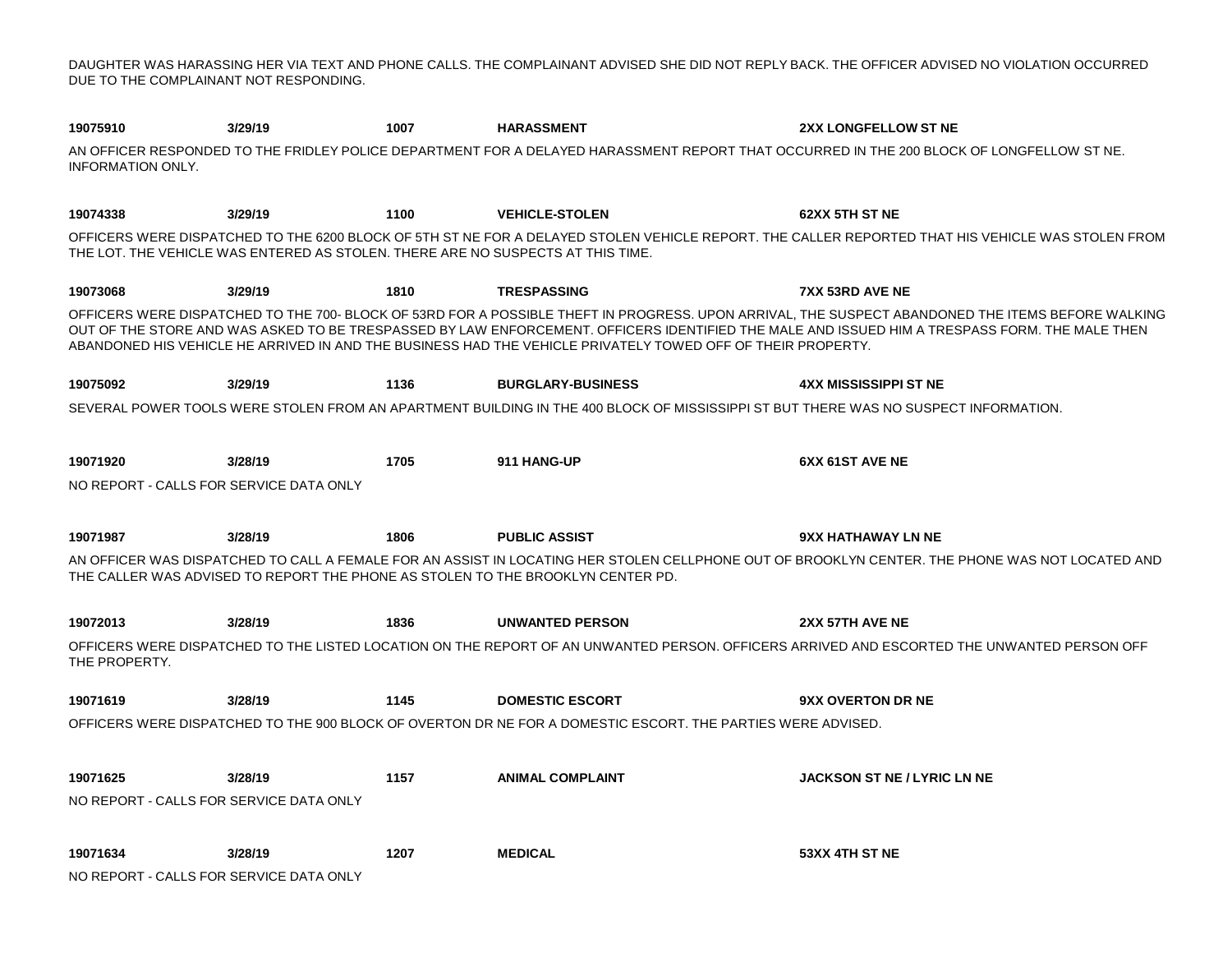| 19071654                                                                                                                                                                                   | 3/28/19                                                                  | 1237 | <b>PUBLIC ASSIST</b>                                                                                                                 | <b>4XX RICE CREEK BLVD NE</b>                                                                                                                      |
|--------------------------------------------------------------------------------------------------------------------------------------------------------------------------------------------|--------------------------------------------------------------------------|------|--------------------------------------------------------------------------------------------------------------------------------------|----------------------------------------------------------------------------------------------------------------------------------------------------|
|                                                                                                                                                                                            | THE COMPLAINANT ON HOW TO PROPERLY REMOVE THE STICKER.                   |      |                                                                                                                                      | AN OFFICER RESPONDED TO THE 400 BLOCK OF RICE CREEK BLVD NE, TO ASSIST THE COMPLAINANT IN REMOVING A STICKER FROM HIS VEHICLE. THE OFFICER ADVISED |
| 19071706                                                                                                                                                                                   | 3/28/19                                                                  | 1327 | <b>THEFT</b>                                                                                                                         | 2XX 57TH AVE NE                                                                                                                                    |
|                                                                                                                                                                                            |                                                                          |      | OFFICERS WERE DISPATCHED TO THE 200 BLOCK OF 57 AVE NE FOR A THEFT OF PANTS REPORT. THE SUSPECT WAS GONE ON ARRIVAL AND WAS UNKNOWN. |                                                                                                                                                    |
| 19071716                                                                                                                                                                                   | 3/28/19                                                                  | 1337 | <b>AID TO OTHER</b>                                                                                                                  | 2XX 57TH AVE NE                                                                                                                                    |
|                                                                                                                                                                                            | REVOCATION AND TURNING VIOLATIONS. THE INVESTIGATING AGENCY WAS ADVISED. |      |                                                                                                                                      | A VEHICLE WITH A KOPS ALERT WAS LOCATED AT THE BUSINESS. A DIFFERENT VEHICLE WAS STOPPED AND THE DRIVER WAS ISSUED A CITATION FOR DRIVING AFTER    |
| 19071741                                                                                                                                                                                   | 3/28/19                                                                  | 1404 | <b>FRAUD</b>                                                                                                                         | <b>84XX UNIVERSITY AVE NE</b>                                                                                                                      |
| AN OFFICER RESPONDED TO THE 8400 BLOCK OF UNIVERSITY AVE NE, FOR A FRAUD REPORT. UPON ARRIVAL, THE OFFICER ESTABLISHED THE COMPLAINANT WAS LYING<br>AND A FRAUDULENT TRANSACTION OCCURRED. |                                                                          |      |                                                                                                                                      |                                                                                                                                                    |
| 19071764                                                                                                                                                                                   | 3/28/19                                                                  | 1427 | <b>MEDICAL</b>                                                                                                                       | <b>73XX CENTRAL AVE NE</b>                                                                                                                         |
| NO REPORT - CALLS FOR SERVICE DATA ONLY                                                                                                                                                    |                                                                          |      |                                                                                                                                      |                                                                                                                                                    |
| 19071900                                                                                                                                                                                   | 3/28/19                                                                  | 1648 | <b>ASSIST OTHER NON LE</b>                                                                                                           | 44TH AVE NE / EAST RIVER RD NE                                                                                                                     |
| NO REPORT - CALLS FOR SERVICE DATA ONLY                                                                                                                                                    |                                                                          |      |                                                                                                                                      |                                                                                                                                                    |
| 19072669                                                                                                                                                                                   | 3/28/19                                                                  | 1124 | <b>MEDICAL</b>                                                                                                                       | <b>2X TALMADGE WAY NE</b>                                                                                                                          |
|                                                                                                                                                                                            | TRANSPORTED BY ALLINA HEALTH EMS TO A LOCAL HOSPITAL.                    |      | OFFICERS WERE DISPATCHED TO THE 0 BLOCK OF TALMADGE WAY NE FOR AN INTOXICATED MALE WHO REQUESTED TRANSPORT TO DETOX. THE MALE WAS    |                                                                                                                                                    |
| 19071847                                                                                                                                                                                   | 3/28/19                                                                  | 1556 | <b>PUBLIC ASSIST</b>                                                                                                                 | <b>9XX HATHAWAY LN NE</b>                                                                                                                          |
| OKAY.                                                                                                                                                                                      |                                                                          |      |                                                                                                                                      | AN OFFICER WAS DISPATCHED TO THE 900 BLOCK OF HATHAWAY LN NE FOR A PUBLIC ASSIST AT A GROUP HOME. THE PARTIES WERE ADVISED AND ALL APPEARED TO BE  |
| 19071771                                                                                                                                                                                   | 3/28/19                                                                  | 1441 | <b>ANIMAL COMPLAINT</b>                                                                                                              | <b>8XX PANDORA DR NE</b>                                                                                                                           |
|                                                                                                                                                                                            |                                                                          |      | THE DOG HAD LEFT AND BEGAN FOLLOWING ANOTHER PERSON. CSO DROVE THE SURROUNDING AREA, BUT WAS UNABLE TO LOCATE THE DOG.               | CSO WAS DISPATCHED TO THE LOCATION FOR A REPORT OF A LOOSE DOG IN THE CALLER'S YARD. CSO MADE CONTACT WITH THE REPORTING PARTY WHO STATED THAT     |
| 19071986                                                                                                                                                                                   | 3/28/19                                                                  | 1805 | <b>MOTORIST ASSIST</b>                                                                                                               | <b>OSBORNE RD NE / MONROE ST NE</b>                                                                                                                |
| TO A PARKING LOT.                                                                                                                                                                          |                                                                          |      |                                                                                                                                      | CSO OBSERVED A VEHICLE ON NORTH SIDE OF OSBORNE AND MONROE WITH IT'S HAZARDS ACTIVATED. CSO ASSISTED THE DRIVER BY PUSHING IT AROUND THE CORNER    |
| 19071536                                                                                                                                                                                   | 3/28/19                                                                  | 0948 | 911 HANG-UP                                                                                                                          | <b>56XX UNIVERSITY AVE NE</b>                                                                                                                      |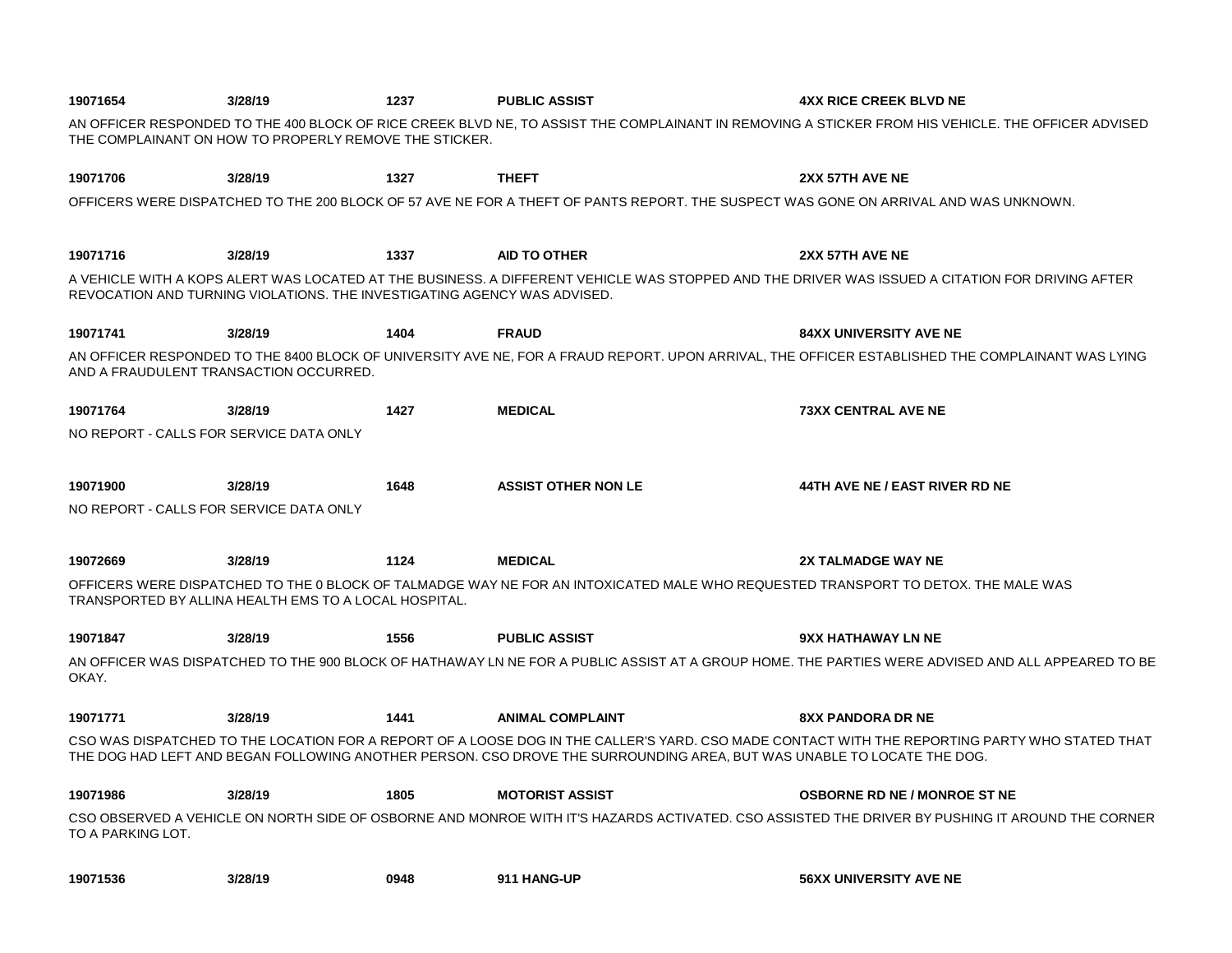| 19071491                                | 3/28/19                                 | 0842 | 911 HANG-UP                                                                                                                        | <b>1XX 85TH AVE NE</b>                                                                                                                                                                                                                                                                             |  |  |
|-----------------------------------------|-----------------------------------------|------|------------------------------------------------------------------------------------------------------------------------------------|----------------------------------------------------------------------------------------------------------------------------------------------------------------------------------------------------------------------------------------------------------------------------------------------------|--|--|
| NO REPORT - CALLS FOR SERVICE DATA ONLY |                                         |      |                                                                                                                                    |                                                                                                                                                                                                                                                                                                    |  |  |
|                                         |                                         |      |                                                                                                                                    |                                                                                                                                                                                                                                                                                                    |  |  |
| 19071557                                | 3/28/19                                 | 1021 | <b>CHECK WELFARE</b>                                                                                                               | <b>72XX HIGHWAY 65 NE</b>                                                                                                                                                                                                                                                                          |  |  |
|                                         |                                         |      |                                                                                                                                    | DISPATCHED TO CHECK THE WELFARE OF A HOMELESS MALE SLEEPING OUTSIDE THE BUSINESS. THE MALE WAS FOUND TO BE FINE AND AGREED TO MOVE ALONG.                                                                                                                                                          |  |  |
|                                         |                                         |      |                                                                                                                                    |                                                                                                                                                                                                                                                                                                    |  |  |
| 19071353                                | 3/28/19                                 | 0310 | <b>ALARM-CO/FIRE</b>                                                                                                               | <b>4XX MISSISSIPPI ST NE</b>                                                                                                                                                                                                                                                                       |  |  |
| NO REPORT - CALLS FOR SERVICE DATA ONLY |                                         |      |                                                                                                                                    |                                                                                                                                                                                                                                                                                                    |  |  |
|                                         |                                         |      |                                                                                                                                    |                                                                                                                                                                                                                                                                                                    |  |  |
| 19071362                                | 3/28/19                                 | 0355 | <b>MEDICAL</b>                                                                                                                     | 13XX 66TH AVE NE                                                                                                                                                                                                                                                                                   |  |  |
|                                         | NO REPORT - CALLS FOR SERVICE DATA ONLY |      |                                                                                                                                    |                                                                                                                                                                                                                                                                                                    |  |  |
|                                         |                                         |      |                                                                                                                                    |                                                                                                                                                                                                                                                                                                    |  |  |
| 19071410                                | 3/28/19                                 | 0621 | <b>SUSPICIOUS VEHICLE</b>                                                                                                          | <b>5XX OSBORNE RD NE</b>                                                                                                                                                                                                                                                                           |  |  |
|                                         |                                         |      | REPORT OF A POSSIBLE STOLEN OR ABANDONED VEHICLE AT THE LOCATION. THE VEHICLE WAS CLEAR. THE BUSINESS WAS ADVISED.                 |                                                                                                                                                                                                                                                                                                    |  |  |
|                                         |                                         |      |                                                                                                                                    |                                                                                                                                                                                                                                                                                                    |  |  |
| 19072197                                | 3/28/19                                 | 2128 | <b>5TH DEGREE CONTROLLED SUBSTANCE</b>                                                                                             | 48XX 3RD ST NE                                                                                                                                                                                                                                                                                     |  |  |
|                                         |                                         |      | DRIVER AND THE PASSENGER WERE SUBSEQUENTLY ARRESTED AND TRANSPORTED TO ANOKA COUNTY JAIL.                                          | OFFICERS STOPPED A VEHICLE IN THE LISTED LOCATION WHICH HAD JUST LEFT A HOUSE KNOWN TO BE AN EPICENTER FOR CRIMINAL ACTIVITY. OFFICERS DETERMINED<br>THAT ONE PERSON IN THE VEHICLE HAD AN OUTSTANDING WARRANT FOR THEIR ARREST AND THERE WAS ALSO A CONTROLLED SUBSTANCE IN THE VEHICLE. BOTH THE |  |  |
|                                         |                                         |      |                                                                                                                                    |                                                                                                                                                                                                                                                                                                    |  |  |
| 19072294                                | 3/28/19                                 | 2319 | <b>SUSPICIOUS ACTIVITY</b>                                                                                                         | <b>63XX HIGHWAY 65 NE</b>                                                                                                                                                                                                                                                                          |  |  |
| NO REPORT - CALLS FOR SERVICE DATA ONLY |                                         |      |                                                                                                                                    |                                                                                                                                                                                                                                                                                                    |  |  |
| 19072273                                | 3/28/19                                 | 2252 | <b>WARRANT ARREST / DAR / NO SEAT BELT</b>                                                                                         | UNIVERSITY AVE NE / 49TH AVE NE                                                                                                                                                                                                                                                                    |  |  |
|                                         |                                         |      |                                                                                                                                    | AN OFFICER CONDUCTED A TRAFFIC STOP NEAR THE INTERSECTION OF UNIVERSITY AVE NE / 49TH AVE NE. FOR A TRAFFIC VIOLATION. THE DRIVER WAS SUBSEQUENTLY                                                                                                                                                 |  |  |
| ARRESTED FOR OUTSTANDING WARRANTS.      |                                         |      |                                                                                                                                    |                                                                                                                                                                                                                                                                                                    |  |  |
|                                         |                                         |      |                                                                                                                                    |                                                                                                                                                                                                                                                                                                    |  |  |
| 19072269                                | 3/28/19                                 | 2246 | <b>MISCELLANEOUS OFFICER</b><br>AN OFFICER ASSISTED A BUSINESS IN THE 8400 BLOCK OF UNIVERSITY AVE WITH TRESPASSING AN ADULT MALE. | <b>84XX UNIVERSITY AVE NE</b>                                                                                                                                                                                                                                                                      |  |  |
|                                         |                                         |      |                                                                                                                                    |                                                                                                                                                                                                                                                                                                    |  |  |
| 19072248                                | 3/28/19                                 | 2215 | <b>ALARM-BUSINESS</b>                                                                                                              | <b>6X MISSISSIPPI WAY NE</b>                                                                                                                                                                                                                                                                       |  |  |
| NO REPORT - CALLS FOR SERVICE DATA ONLY |                                         |      |                                                                                                                                    |                                                                                                                                                                                                                                                                                                    |  |  |